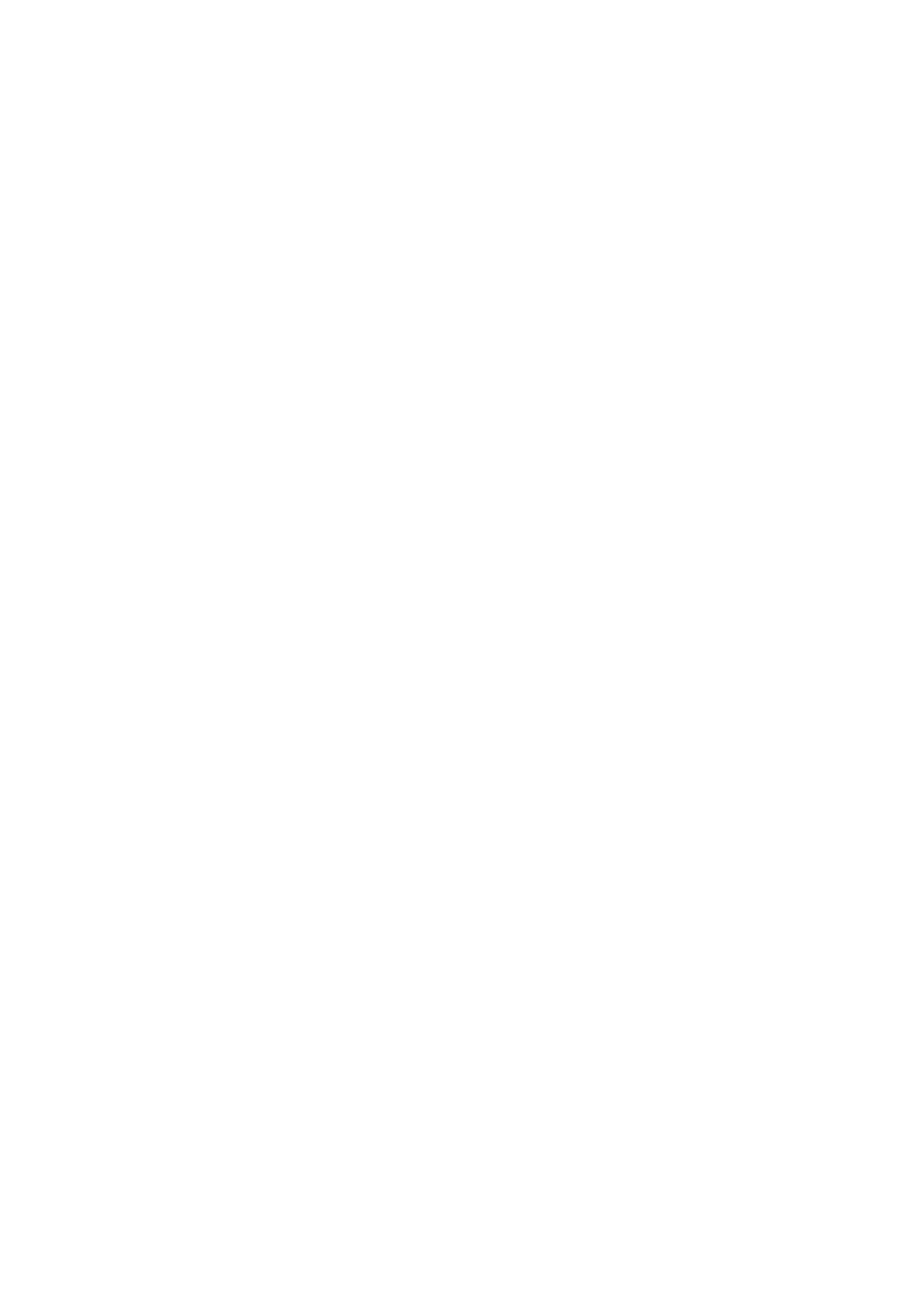# Women's Movements and Countermovements: The Quest for Gender Equality in Southeast Asia and the Middle East

Edited by

Claudia Derichs in cooperation with Dana Fennert

# **CAMBRIDGE SCHOLARS**

PUBLISHING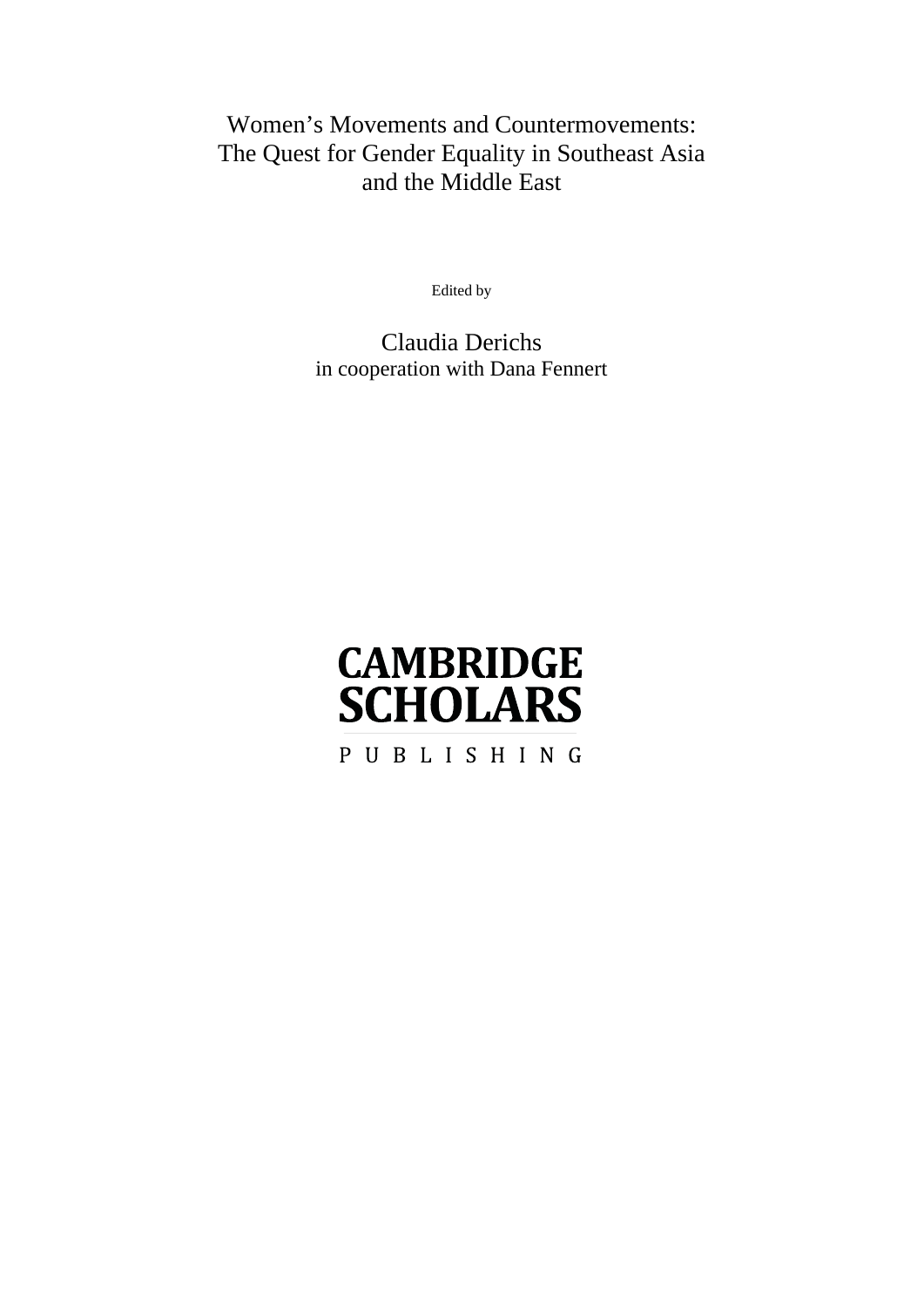Women's Movements and Countermovements: The Quest for Gender Equality in Southeast Asia and the Middle East, Edited by Claudia Derichs in cooperation with Dana Fennert

This book first published 2014

Cambridge Scholars Publishing

12 Back Chapman Street, Newcastle upon Tyne, NE6 2XX, UK

British Library Cataloguing in Publication Data A catalogue record for this book is available from the British Library

Copyright © 2014 by Claudia Derichs, Dana Fennert and contributors

All rights for this book reserved. No part of this book may be reproduced, stored in a retrieval system, or transmitted, in any form or by any means, electronic, mechanical, photocopying, recording or otherwise, without the prior permission of the copyright owner.

ISBN (10): 1-4438-5993-1, ISBN (13): 978-1-4438-5993-6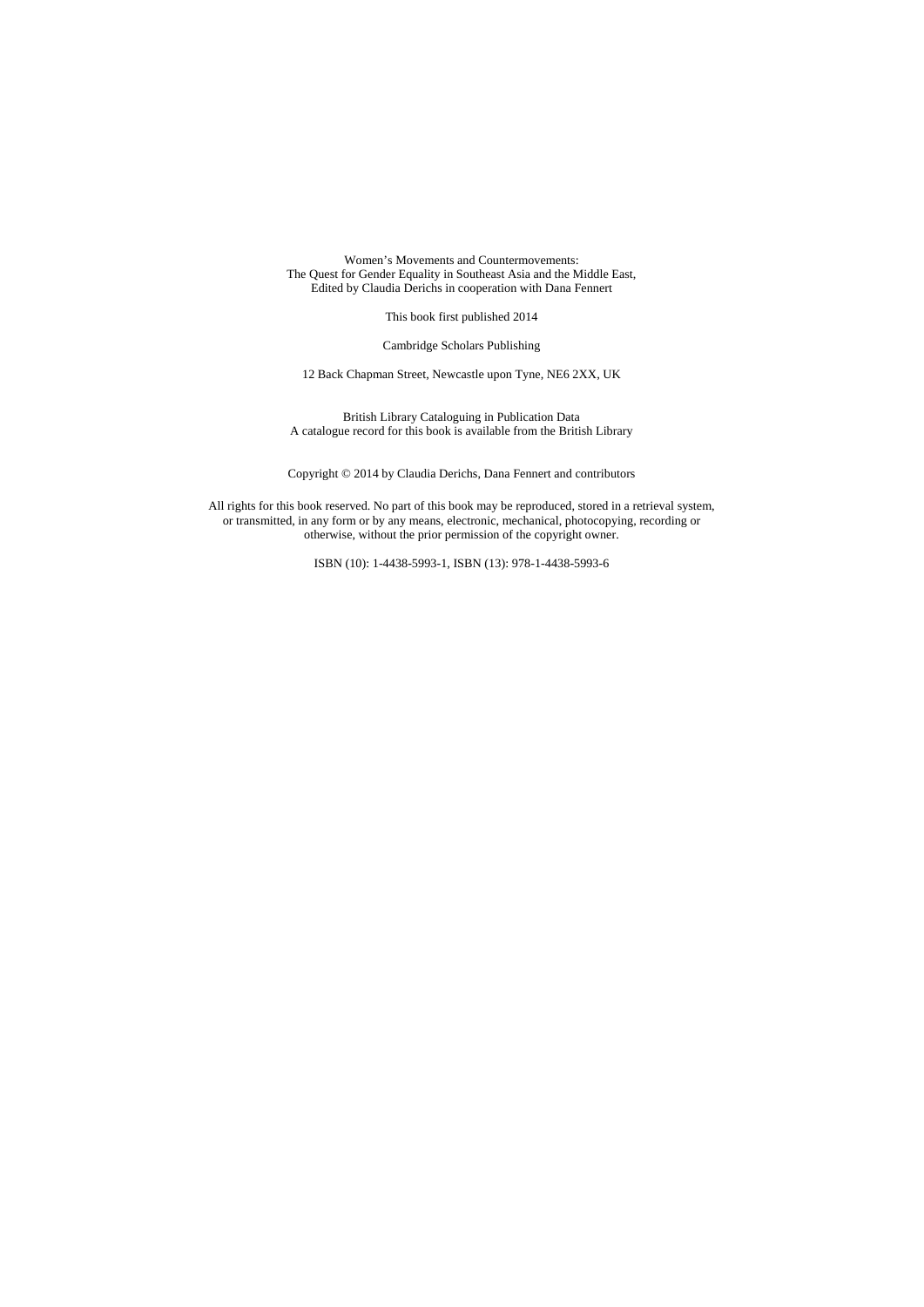# TABLE OF CONTENTS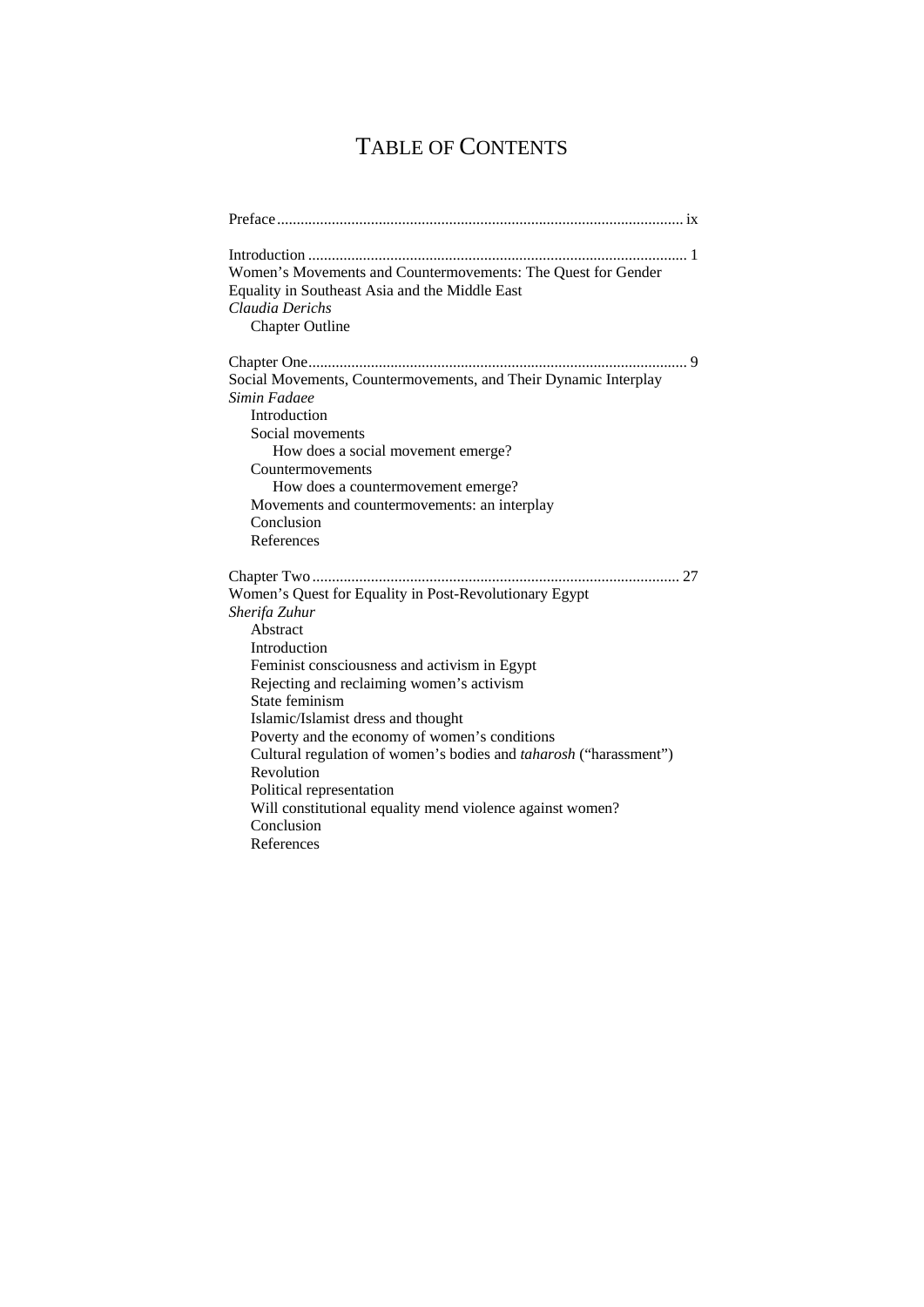| Anti-Feminist Discourses and Islam in Malaysia: A Critical Enquiry |
|--------------------------------------------------------------------|
| Frederik Holst and Saskia Schäfer                                  |
| Introduction                                                       |
| Discursive vehicles in feminist/anti-feminist discourse            |
| Women's rights movements and statist Islam in Malaysia             |
| Appropriations of Islam in anti-feminist discourses                |
| Malaysian Muslim family law                                        |
| Fatwas concerning gender roles                                     |
| Sisters in Islam                                                   |
| The Polygamy Club and the Obedient Wives Club                      |
| Perkasa                                                            |
| Conclusion                                                         |
| References                                                         |
|                                                                    |
| Progressive and Conservative Women's Movements in Indonesia        |
| Susanne Schröter                                                   |
| Introduction                                                       |
| Communists and Islamists: Opposing sides of Indonesia's women's    |
| rights movement in historical perspective                          |
| The women's movement and the fight for democracy                   |
| The end of dictatorship and the dawn of a new era for women        |
| Muslim women's organisations                                       |
| New piety and Islamic morality                                     |
| Conclusion                                                         |
| References                                                         |
|                                                                    |
| Women's Movements and Countermovements in Tunisia                  |
| <b>Ingrid El Masry</b>                                             |
| Introduction                                                       |
| The movement-countermovement approach and its application          |
| to the Tunisian case                                               |
| The state as master movement and its development policies          |
| Roots and strategies of the Islamist countermovement               |
| Roots and strategies of the autonomous secular women's movement    |
| Movement-countermovement interaction after the overthrow           |
| Conclusion                                                         |
| References                                                         |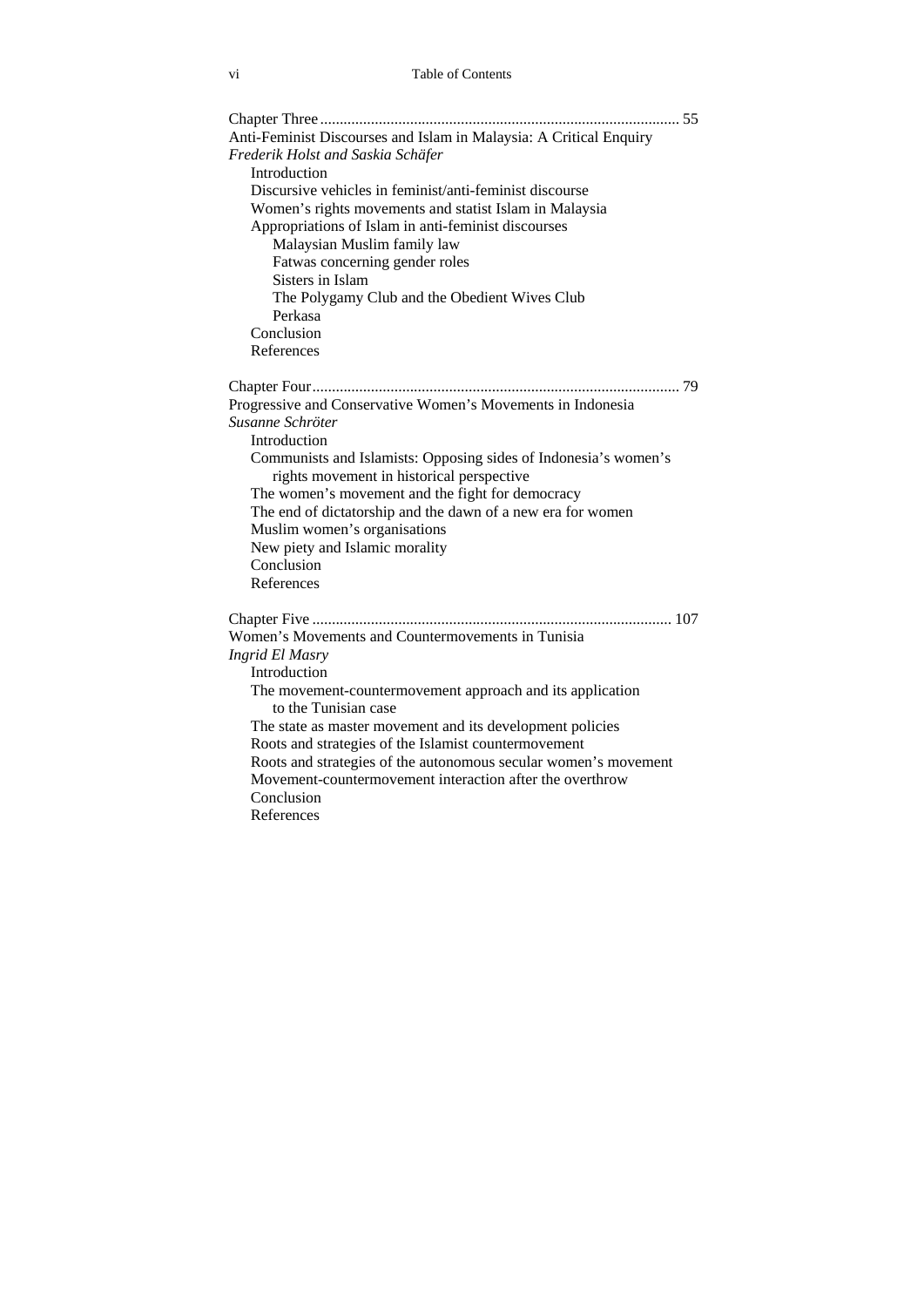| Women's Movements and Counter Movements<br>V11  |  |
|-------------------------------------------------|--|
| Women's NGOs and Social Change in Morocco       |  |
| Moha Ennaji                                     |  |
| Introduction                                    |  |
| The role of women's NGOs                        |  |
| Historical background of the Mudawana reform    |  |
| Conclusion                                      |  |
| References                                      |  |
|                                                 |  |
| Concluding Remarks: Mapping the Epistemic Field |  |
| Claudia Derichs                                 |  |
| Feminist movements and the state                |  |
| Movement studies and positionality              |  |
| Feminist vs. Islamist women's movements?        |  |
| References                                      |  |
|                                                 |  |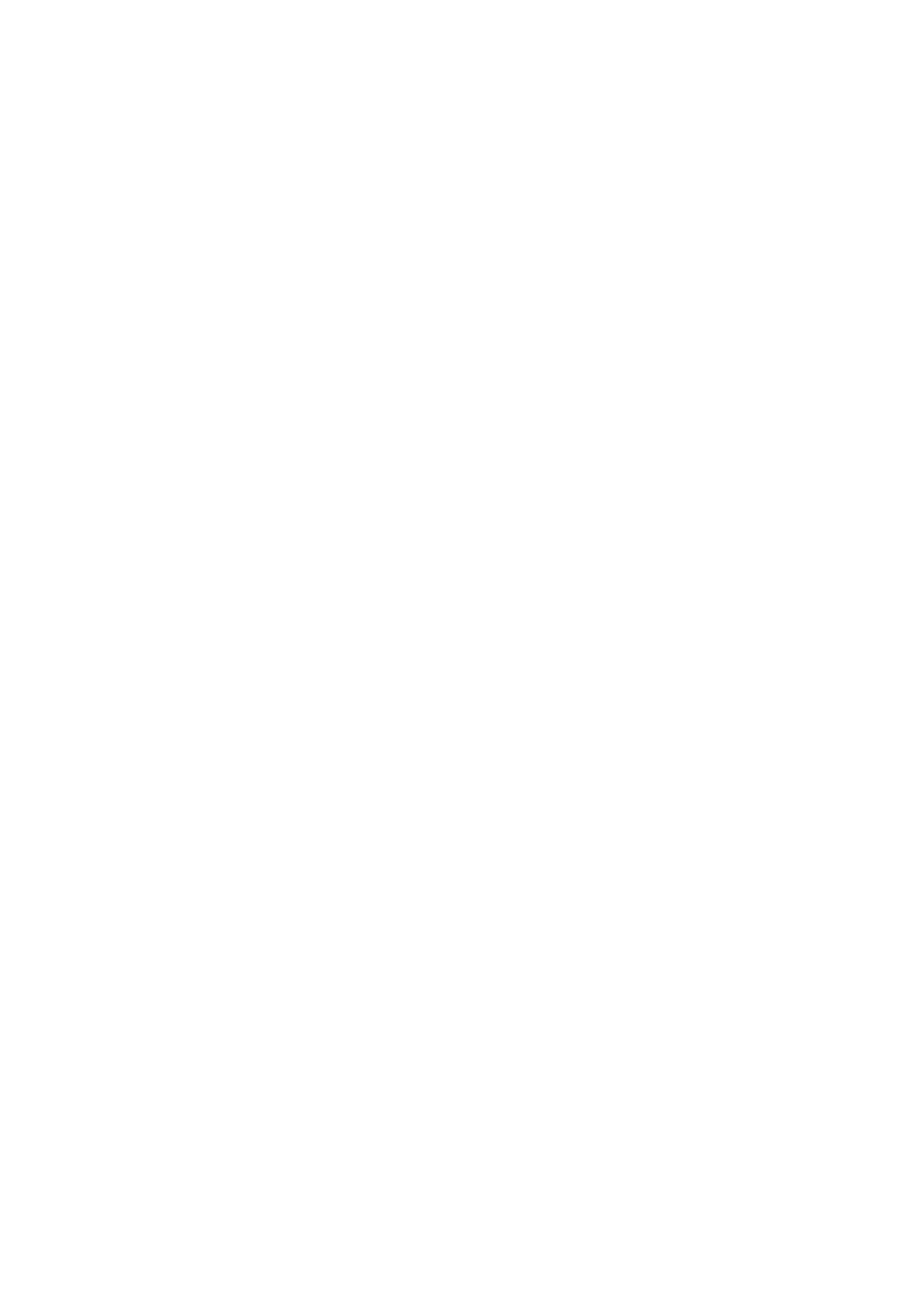### **PREFACE**

A workshop held in July 2012 at the University of Marburg forms the background to the articles compiled for this volume. Workshop participants met to discuss the relationships between transnational Muslim feminist networks, as well as the challenges they face—particularly with regard to those who oppose the idea of gender equality and instead prefer the concept of gender equity. The international participants were activists and scholars with varying experiences but sharing a first-hand knowledge of Muslim women's movements and activism. During the discussion, it turned out that Muslim women's movements and their countermovements were a particularly interesting and seemingly understudied topic—on the national and transnational level alike. The concept for the present volume evolved as a way to promote academic discussion about the dynamics between women's movements and corresponding countermovements.

The articles collected here give an impression of a multifaceted feminist activism and its challengers, in two world regions where Islam is the prevailing religion and coalesces with both state and society: the MENA region (the Middle East and North Africa) and Southeast Asia. The commitment to gender equality, which was established as an international norm in 1981—as defined by the Convention on the Elimination of All Forms of Discrimination Against Women (CEDAW) and brought into force by the United Nations—is the shared aim of feminist activism in Morocco, Tunisia, Egypt, Malaysia and Indonesia. Challengers of this concept of equality are often identified as Islamists, who reject that concept and try to preserve a traditional role allocation—which is allegedly spelled out in the Qur'an and regarded as the will of God. The repertoires of contention that unfold when the international norm of gender equality is either defended or rejected differ from one nation-state to another. Yet the dynamics that characterize the relationships between pro and contra movements in specific empirical cases suggest certain underlying patterns of interaction. The latter, in turn, inform the theoretical debate on social movements, advocacy networks and collective action formations. We thus hope to enhance this debate and nurture it with empirical studies from North Africa and Southeast Asia.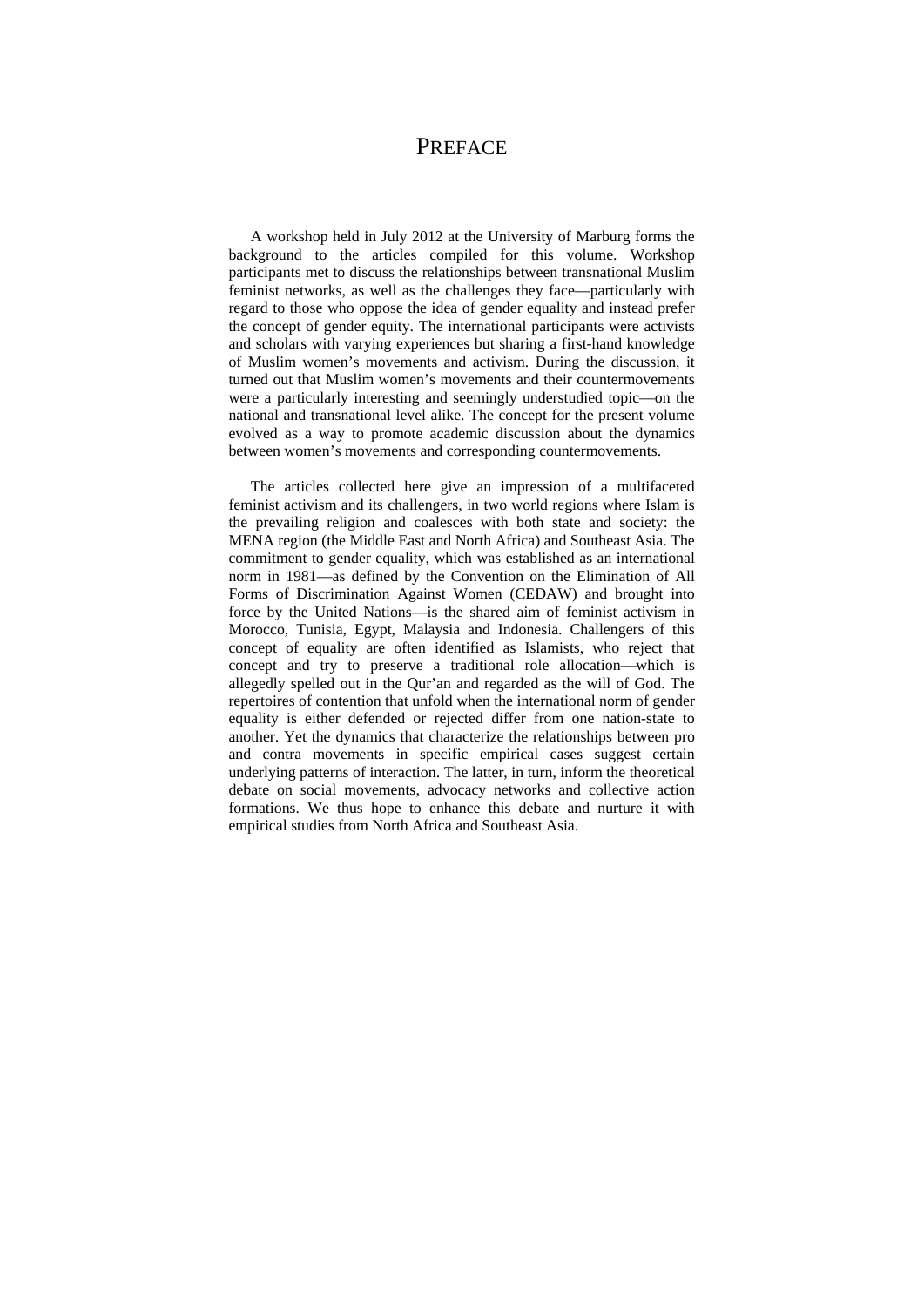#### x Preface

Among those we would like to thank are the participants of the workshop, as well as the Gerda Henkel Foundation, whose financial support made this international gathering possible. Christian Scheinert, Elena Kuhley and Wayne Yung deserve special thanks for their tireless efforts in the back offices of both the workshop and the book production. We would also like to express our thanks to Cambridge Scholars Publishing for contacting and motivating us to compile this volume.

*Claudia Derichs and Dana Fennert*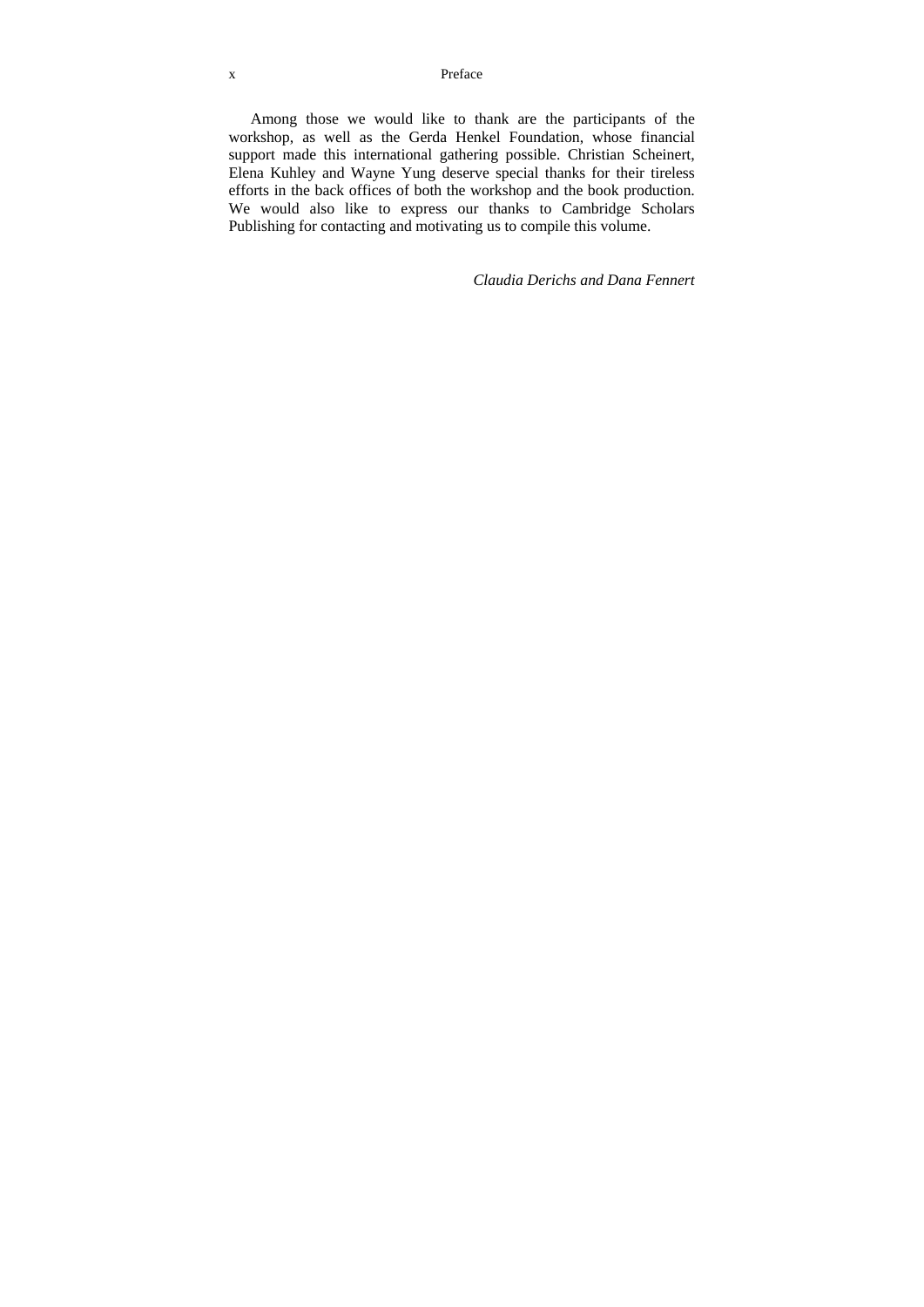### **INTRODUCTION**

# WOMEN'S MOVEMENTS AND COUNTERMOVEMENTS: THE OUEST FOR GENDER EQUALITY IN SOUTHEAST ASIA AND THE MIDDLE EAST

## CLAUDIA DERICHS

Ever since social movement studies began developing theoretical approaches to analysing the genesis, expansion, and end of a movement, empirical investigations have been strongly informed by case studies localized within particular nation-states. Moreover, a movement was rarely examined in relation to its countermovement, but rather conceived of as a collective actor vis-à-vis the state. A movement's resource mobilization, political opportunity structures, and framing processes absorbed scholars' attentions to a great extent. It is barely two decades ago that the focus shifted, and the phenomenon of countermovements, among others, gained more attention. While a plethora of movements served as case studies, the attempt to examine the dynamics of women's movements (along with other forms of collective action such as women's networks) and their countermovements, however, has not been a prominent scholarly endeavour thus far. Therefore, we believe that this relationship merits more intensive study. A first step in this direction is this volume, which addresses the issue of gender equality by looking at women's movements promoting equal rights for both sexes and at movements opposing this idea.

Women's movements and NGOs advocating gender equality face resistance in several regards. Among those who oppose a comprehensive concept of equality are the proponents of equity—often arguing on the basis of a religiously backed interpretation of the principle of gender equity and thereby claiming complementary roles for men and women.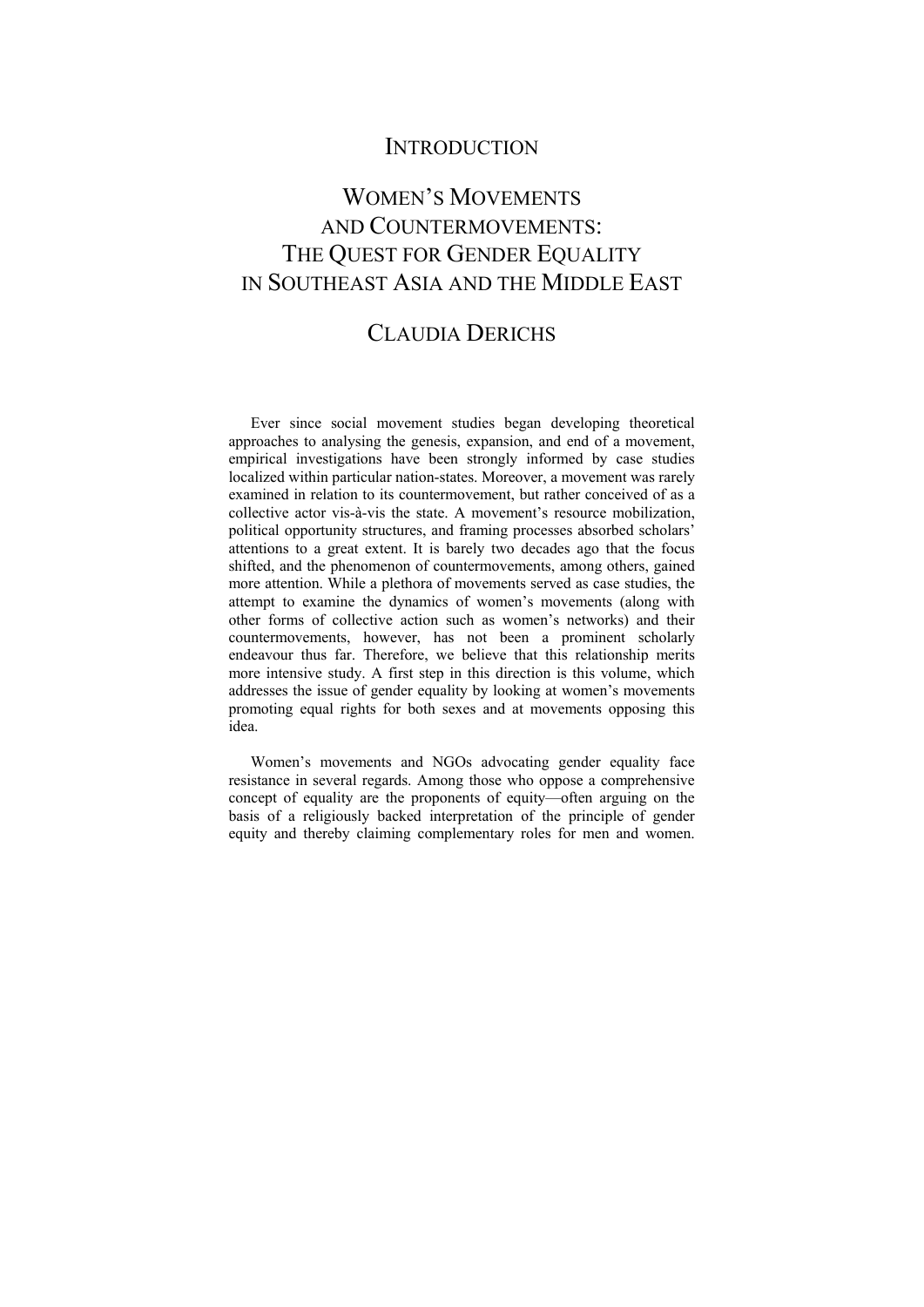#### 2 Introduction

The demand by women's rights activists for equal rights is countered by a religious establishment that frequently finds itself accompanied by conservative activists or politicians who tend to support or at least tolerate discriminatory if not misogynistic attitudes. The idea that equal rights for men and women are not in line with "God's will" is frequently based on a complementary view of gender roles. In accordance with sacred sources, husbands are recognized as superior to wives; *he* is the head of the family and regarded as the breadwinner. Wives should be obedient to their husbands, devoting themselves to house and home while attending to their children. Such a role allocation is, for instance, grounded in many family laws that are state-endorsed but originally based on religion (e.g. Christianity, Islam or Judaism). In the case of Islamic family laws, transnational advocacy networks for reforming these legal codes are pushing for concerted action. Women's activists and NGOs coalesce across nations and regions, united by the desire for universal recognition of equal rights for men and women in the Muslim family. In some countries, these initiatives are facing countermovements. From a normative perspective that subscribes to full equality between the sexes, a countermovement's rationale can be characterized as conservative in the sense of preserving the status quo, and as retrograde when it intends to implement laws that would further restrict women's rights. Retrograde tendencies are visible, for instance, in the draft constitution of post-Ben-Ali Tunisia, which was introduced in August 2012 by the National Constituent Assembly and stipulated that women are "complementary" to men—quite in contrast to the 1956 constitution which regards women as equal to men. In post-Gaddafi Libya, the head of the National Transitional Council, Mustafa Abdel Jalil, announced that polygamy, which was banned under the Gaddafi regime, should be allowed again for men. In Egypt, the draft constitution that was endorsed by the Muslim Brotherhood did not meet the consent of the majority of Egypt's female citizens, as many of them feared it could result in Islamist interpretations that curb women's rights.

When countermovements emerge, the logic of social movement dynamics suggests that the "original" movement is forced to coordinate its methods and strategies in line with the countermovement. What is brought into motion is a dynamic interplay of both movements; they draw from a similar repertoire of norms and principles, but interpret them in mostly different ways. This book discusses four cases of such an interplay of Muslim women's movements, networks, NGOs and their respective countermovements, namely in Egypt, Malaysia, Indonesia and Tunisia. The fifth case, Morocco, presents a somewhat deviant case since the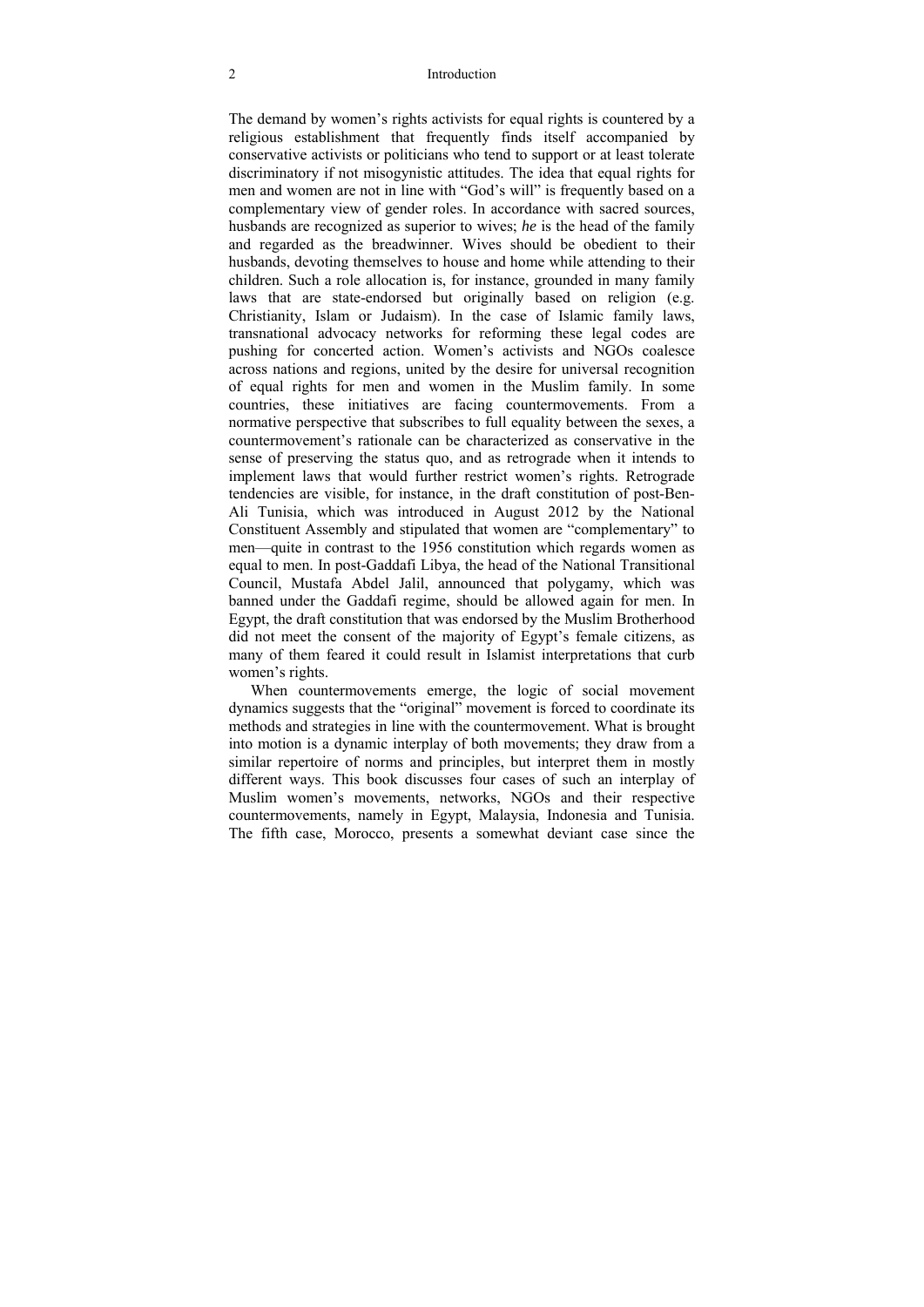conflictual constellation of movements and countermovements seems to be weaker there, and both currents are even siding with one another in order to pursue their goals. This is perhaps also reflected by a mutual agreement to strive for gender equity instead of gender equality.

An opening theoretical chapter will first provide an introduction to the analysis of social movements, advocacy networks and their countermovements. The central argument put forward in this book is that social movements in general, and women's rights movements in particular, have to be analysed with reference to the dynamics between movement and countermovement. The utilization of resource mobilization strategies and political opportunity structures is constantly adjusted to the wider contestation that occurs between movement and countermovement. The surrounding forces adapt accordingly. Consequently, movements' interplays can be seen as cascades of mutual influence. The women's movement is a particular case in point for the observation of such dynamic interplay: From the very beginning, women's movements have been proactive and reactive at the same time, namely proactively pursuing their goals while also reacting to an environment that is negatively discriminating against women's equal rights or even openly violating them. To take an example from this volume, the women's movement in Indonesia illustrates how secular and Islamist women's organizations found themselves at odds with each other, but then came to adjust their strategies to the given conditions in national politics. For issue-oriented movements, the rules of a "politics of contestation" (Tarrow) apply, regardless of whether a regime is authoritarian or democratic.

All five empirical case studies share an important feature. They look at countries that are in the beginning, in the midst or at the end of political transition. Malaysia and Morocco are the most stable cases in terms of sustainable authoritarian regimes, whereas Egypt, Indonesia and Tunisia have experienced public uprisings that resulted in the ousting of Presidents Mubarak, Suharto and Ben Ali respectively. The context of transition has definitely shaped the opportunity structures for social movements and their countermovements alike. In all five countries, the countermovements to feminist and women's rights movements are predominantly represented by activists and organizations with an Islamist worldview. Quite contrary to conventional expectations, processes of political liberalization have not automatically led to an enhancement of policy formulation in favour of women's interests. Rather than opening a space for the articulation of women's rights and the demand for gender equality, "liberalization" has resulted in a fierce contestation between proponents of gender equality and proponents of gender equity. In terms of political opportunity structures,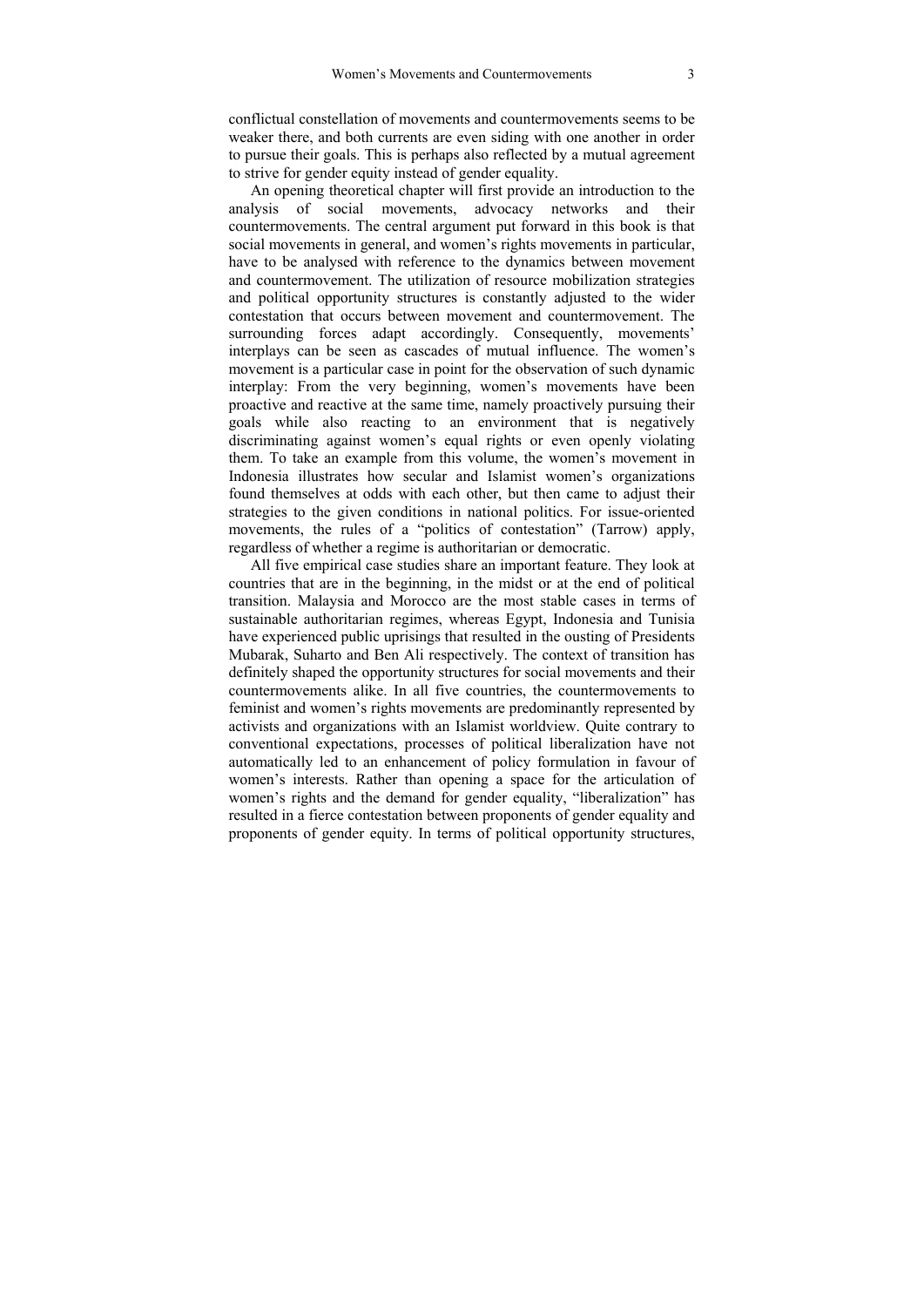#### 4 Introduction

windows of opportunity have apparently been opened wider for the political participation of Islamist currents in society than for those with an integrative and "progressive" gender orientation. This has rendered the mobilization of resources and support for any movement a highly competitive business. The framing of a movement's goal (equality or equity) has become adjusted accordingly—highly visible, for instance, in the modified conduct of "progressive" or secular women's NGOs in Malaysia. The case studies of this book provide ample proof of the need to apply a trans-theoretical and trans-conceptual approach to analyses of political transition, social movements and the interplay between social movements and countermovements. They also reveal a transnational zeitgeist that permeates the different forms of activism on the national and local level.

This book is composed of six chapters. The first one, by Simin Fadaee, is theoretical in its orientation. Fadaee looks at the concepts of social movement theories, and leads us through the jungle of conceptions that relate to movements, networks, organizations and their counterparts. Her chapter is followed by the five empirical case studies of Egypt (Sherifa Zuhur), Malaysia (Frederik Holst and Saskia Schäfer), Indonesia (Susanne Schröter), Tunisia (Ingrid El Masry), and Morocco (Moha Ennaji).

#### **Chapter Outline**

#### **Theoretical background: Social Movements, Countermovements, and Their Dynamic Interplay**  *Simin Fadaee*

This theoretical chapter will first clarify what a social movement is (following social science definitions) and how it differs from other types of collective action. It draws clear lines between social movements and contrasting yet similar forms of collective action. It elaborates on related theoretical debates concerning the emergence, development and end (or continuing permanence) of social movements. Specific dynamics of a social movement under certain circumstances may lead to the emergence of an opposing movement, i.e. a countermovement. By addressing the different theoretical frameworks related to the formation and dynamics of a countermovement, the objective of this chapter is to contribute to the discussion of countermovements as well as to show how movements and countermovements interact and influence each other. Understanding the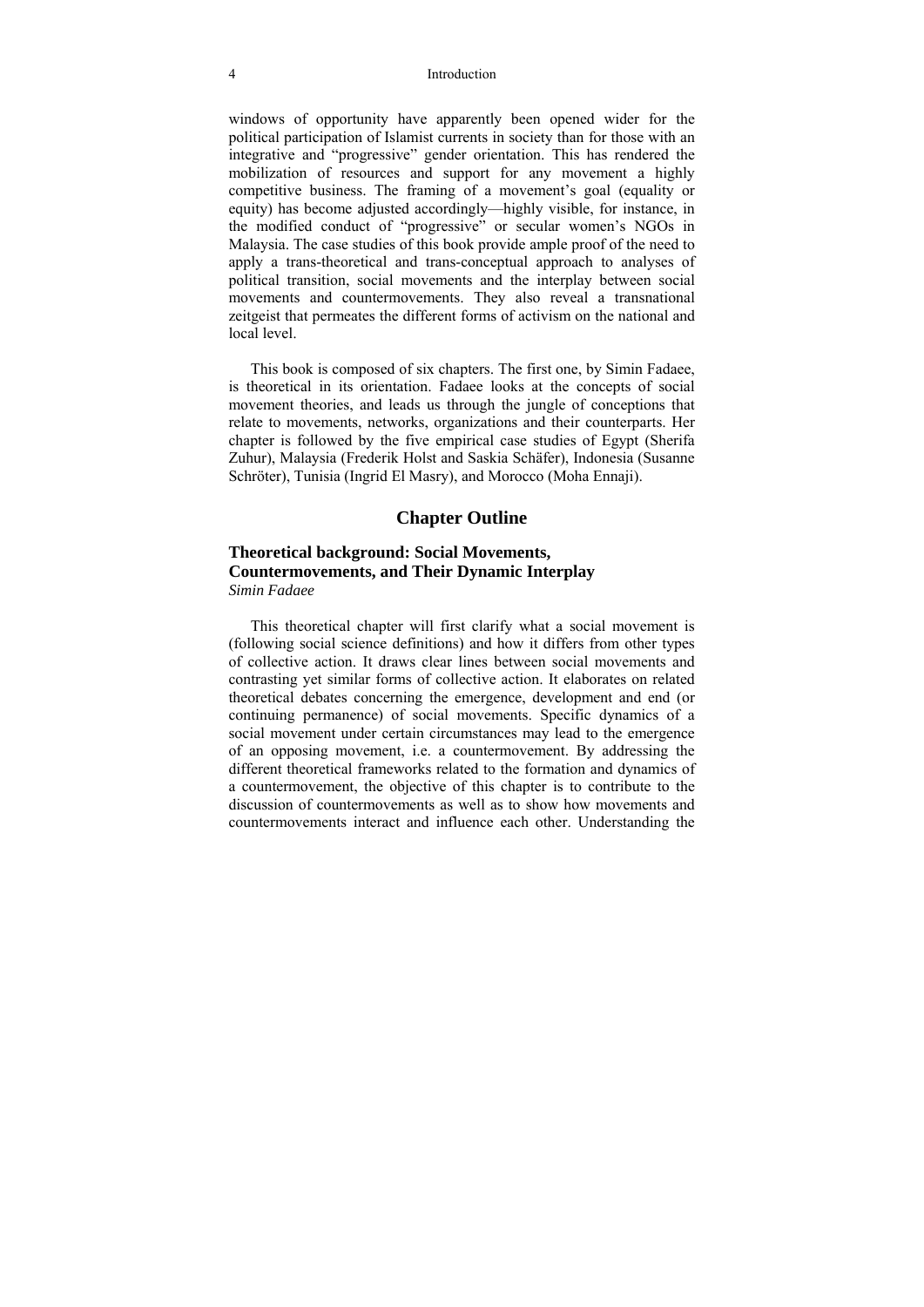dialectics of movements and countermovements is a key to understanding their impact on processes of social transformation.

#### **Women's Quest for Equality in Post-Revolutionary Egypt**  *Sherifa Zuhur*

Despite Egypt's lengthy history of activities on behalf of women, and a well-established state feminism, a lack of feminist connectivity, continuity and legitimacy together with a backlash to feminism divided "the" movement into many. Likewise, the countermovement is diffused rather than unitary. Patriarchal practices impinge on political struggles in postrevolutionary Egypt, where advocates for women's rights challenge newly empowered Islamists to act on behalf of women. The revolution, as a mantra for liberation, accountability and justice, figures into movement and countermovements' discourses, even as women continue to struggle against physical violence, harassment and lack of representation. Liberals lost a battle against a draft constitution which contained aspects injurious to women and minorities, but have received promises from the new coalition government to not further erode women's status.

#### **Anti-Feminist Discourses and Islam in Malaysia—A Critical Enquiry**

*Frederik Holst and Saskia Schäfer* 

This chapter addresses the transformative challenges faced by women's rights movements in Malaysia. For several decades, the debate on women's rights in Malaysia and elsewhere has centred on the advancement of the position of women in society. But while openly misogynistic lines of argumentation are becoming less convincing even in conservative sections of society, the challengers of women's rights are employing innovative means to advance their position. This backlash against women's rights can be identified in many societies and is connected to different actors. In Malaysia, where women's rights are legally and politically intertwined with the role of Islam in the country, anti-women's rights discourses are increasingly fought along the normative lines of "proper" and "improper" religious (that is: Islamic) behaviour. In this context, a number of achievements in terms of women's rights are now subject to public debate, among them sexual liberties and aspects of family law. "Progressive" women's NGOs are thus fighting on several fronts at the same time, and have to address the contradictions that surface in this regard.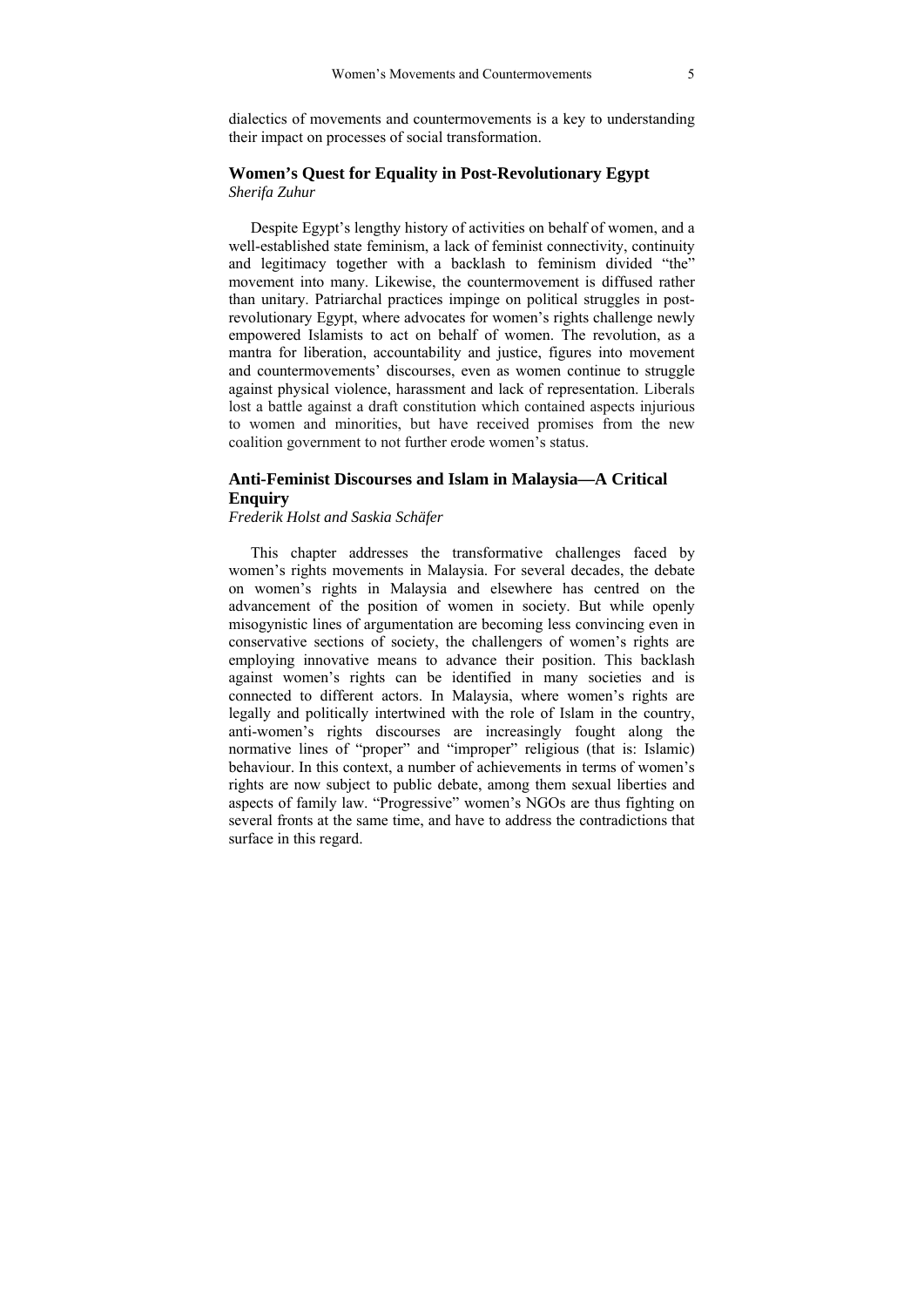#### 6 Introduction

The empirical part of this chapter deals with the accusations levelled against Sisters in Islam (SIS), one of the most prominent women's rights groups both in Malaysia and internationally. It shows how the discourse on women's rights has transformed and affected SIS' performance and limited their scope of action, making the political opportunity structures for women's rights activists less favourable.

#### **Progressive and Conservative Women's Movements in Indonesia**

#### *Susanne Schröter*

The rise of Islamism in Indonesia displays some similarities to its development in the neighbouring country of Malaysia. Yet the relationship of politics, religion and women's rights is different in Indonesia, where democratization has altered the political opportunity structures for women's rights movements. Following the ouster of president Suharto in 1998 and the subsequent political transition, Indonesia is now widely regarded as an established democracy. This view, however, is lopsided in that it neglects to take a closer look at the impact of democratization policies (e.g. decentralization) on Indonesia's female population. Women's demands for equal rights were already being challenged in the 1980s by orthodox Islamic actors, but became even more challenged after 1998. Gender equality is seen as a transgression of Islamic rules by religious leaders. Democracy has not changed this framing of gender roles; on the contrary, the expanded space for political manoeuvre has encouraged the assertion of retrograde visions of gender relations and women's rights. This chapter traces the interplay of pro and contra movements in reference to women's rights, gender equality and political transition.

#### **Women's Movements and Countermovements in Tunisia**  *Ingrid El Masry*

While women's equality rights have been achieved in other countries as bottom-up processes during long and difficult battles, Tunisian women received them as a kind of "national independence present". However, this present was like a Trojan horse, as pre-existing autonomous women's movements lost their independence under the politics of an authoritarian modernization policy and had to subscribe to state-defined and statesponsored women's rights. Decades before the popular overthrow of the Ben Ali regime in 2011, an autonomous women's movement and an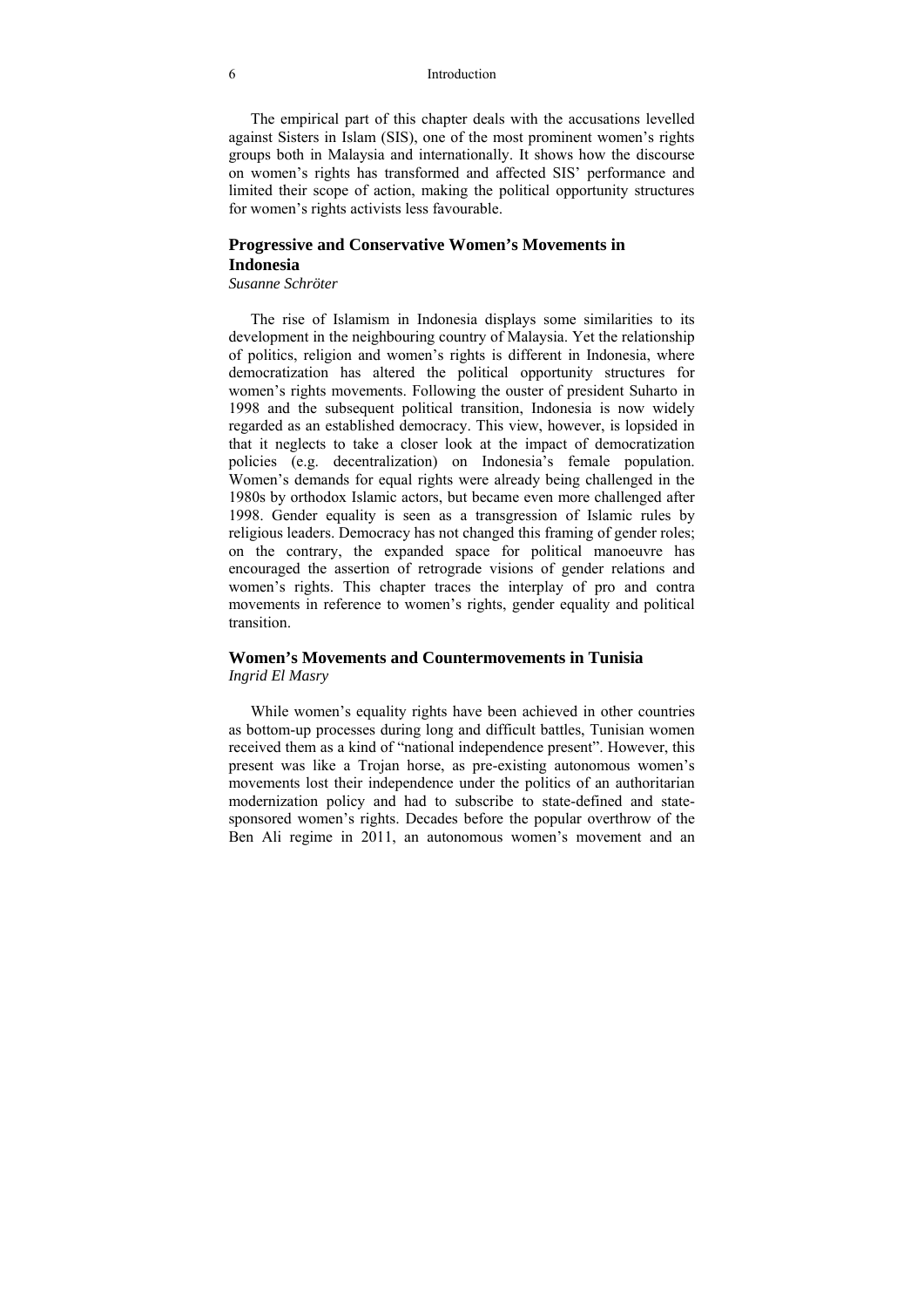Islamist (counter) movement were already sharing their disapproval of the authoritarian regime. Both movements, however, differed in their ideas of gender relations and gender equality. While the Islamist movement became formally suppressed until 2011, the autonomous women's movement became torn between authoritarian pressure and conservative identities in society. The overthrow of the Ben Ali regime in 2011 pushed the question of gender relations into the core of Tunisian political debate and opened avenues for redefining equality. In this process, the dynamics of "movement and countermovement" surfaced once again. Questions of gender relations have become part of broader political projects and are rarely treated as single political agenda items. In the Tunisian case, conservative traditional Islamist currents have thus far succeeded in bringing more women into positions of formal political representation than so-called liberal or progressive movements. This chapter argues that this phenomenon relates to historical continuities rather than discontinuities.

#### **Women's NGOs and Social Change in Morocco**

*Moha Ennaji* 

This chapter deals with gender, activism and development by using a broader sociopolitical approach. The emergence of the feminist movement is an answer to the gender-based discrimination of the state and society. Women's NGOs participate actively in the feminization and democratization of public life to ensure sustainable development. They influence social dynamics through the mobilization and participation of the masses. Their modes of action raise new challenges for governmental development policies and open up new ways of thinking about issues of gender and sustainability. For an understanding of the significance of Moroccan women's activism, it is essential to relate it to the rise of Islamism in the region and to the role of human rights organizations that treat women's rights as human rights. The role of women's NGOs (liberal and Islamist alike) in the struggle against gender inequalities has been remarkable in regards to their efforts to consolidate democracy and social justice, and also to challenge traditional thinking and practices of governance. In Morocco, one can speak of "the" Moroccan women's movement, in contrast to other countries where there seems to be no such united activism. While secular women's organisations struggle for a liberal society, Islamist women's associations work within the framework of Islam and aim for the Islamization of society. The Moroccan women's movement endeavours to promote women's empowerment through education, awareness, and knowledge of new legal rights; it also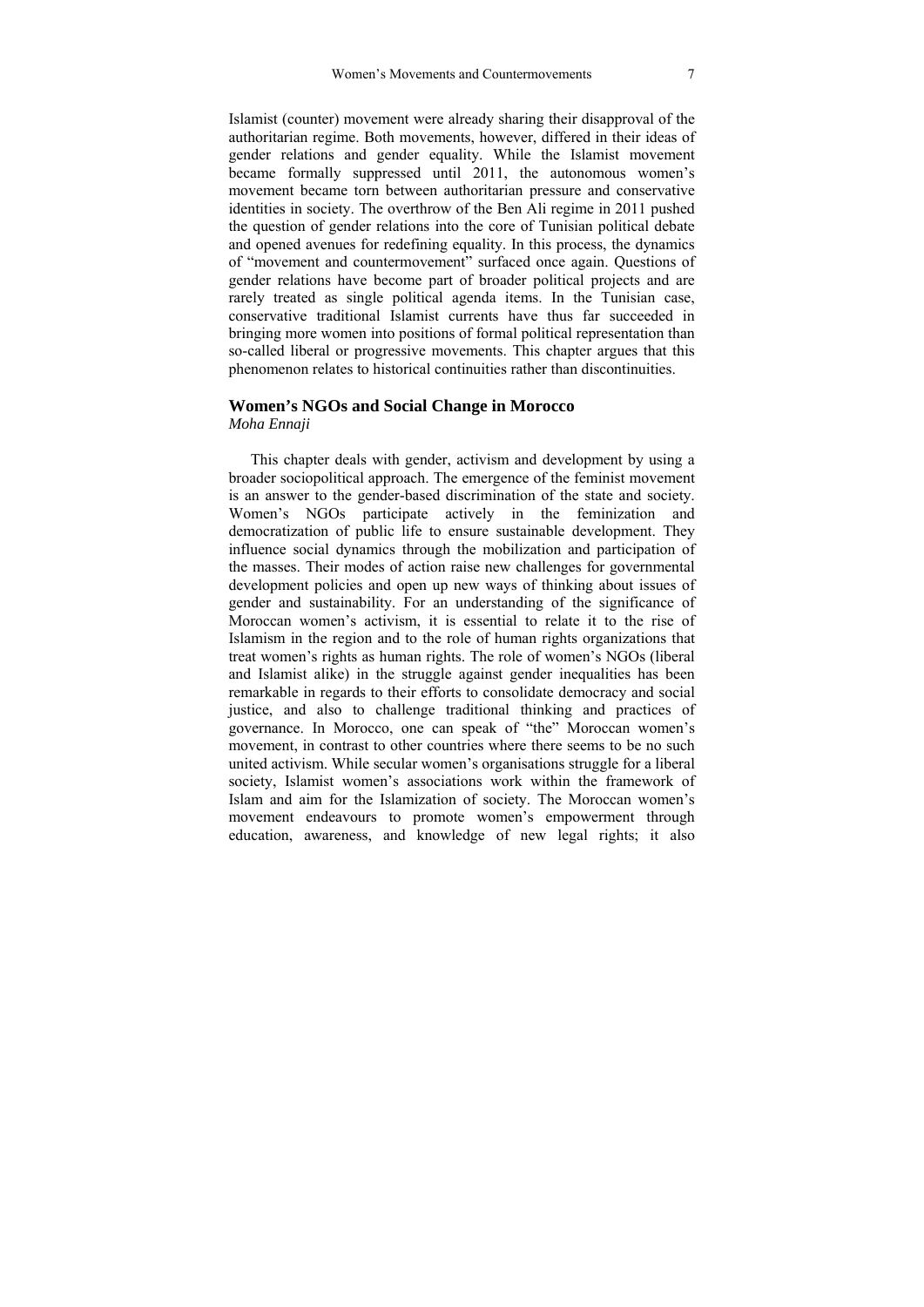#### 8 Introduction

propagates information about the new family law and new labour code through its associations and community-based groups. The women's movement is essential to modernization and democracy, for it has significantly contributed to the advancement of civil society and democratic culture. One cannot imagine the success of democracy in Morocco without the full emancipation of women.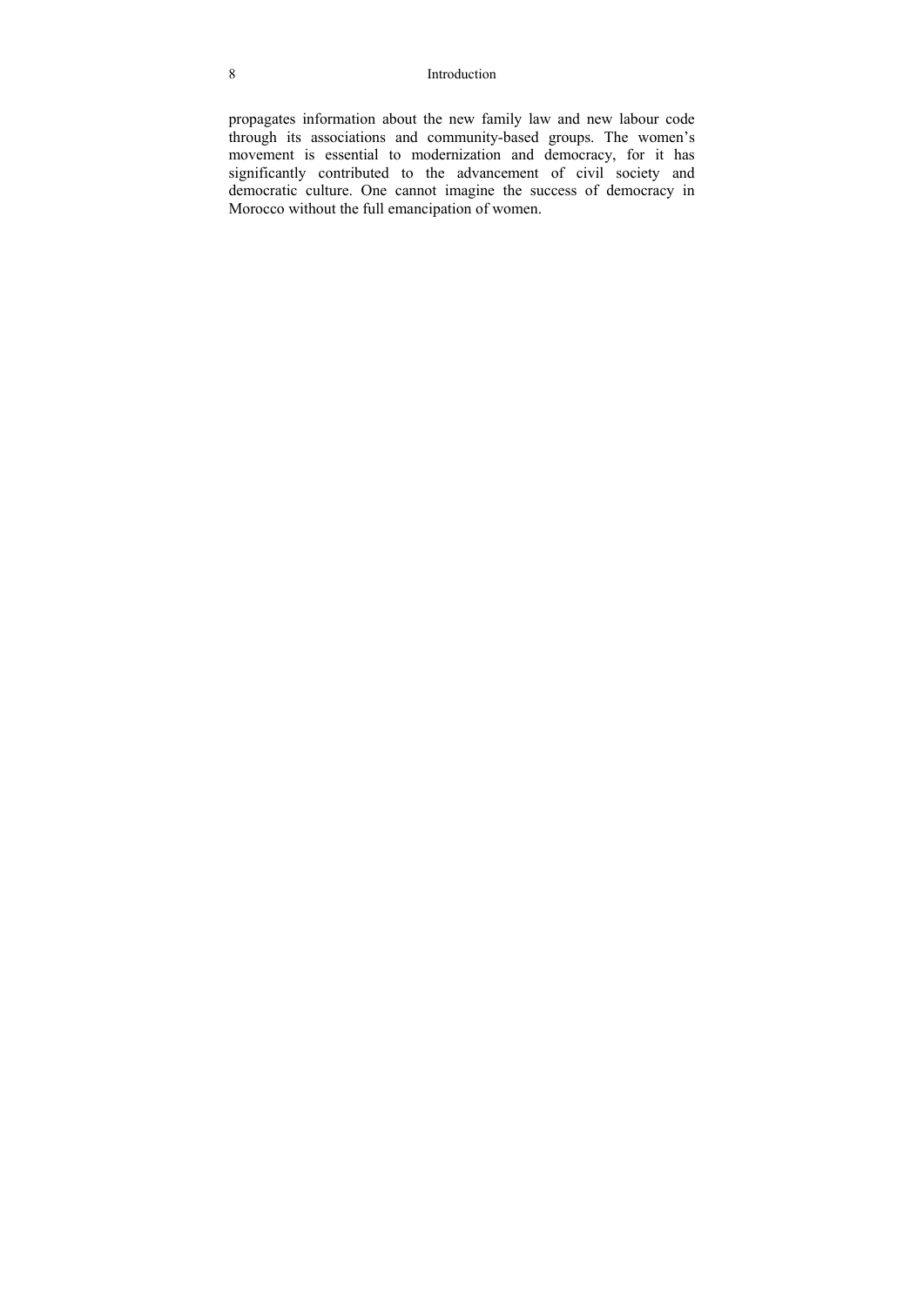### CHAPTER ONE

# SOCIAL MOVEMENTS, COUNTERMOVEMENTS, AND THEIR DYNAMIC INTERPLAY

### SIMIN FADAEE

#### **Introduction**

My main objective in this chapter is to present a general and broad theoretical framework for understanding the dynamics of relations between movements and their opposing movements (i.e. countermovements). In order to do this, I will first attend to some essential features of social movements and the circumstances under which they emerge. Then I will turn to core elements of countermovements and the conditions which give rise to their emergence.

Social movement studies have been and continue to be a significant theoretical and empirical field in social and political sciences; they have helped to answer a number of significant questions about the nature of social transformation. Scholars of social movements have focused on many different aspects of this diverse and complex field over the years. Questions such as what kind of entities social movements are, how individuals get together and build a collective identity within a movement, how broader processes of framing a movement unfold, how social movements transform society, along with many other questions, have been at the centre of social movement analysis.

Social movements have a variety of effects on society at different institutional and individual levels, including the creation of allies and oppositions. While social movements can generate the emergence of allies in different areas—for example among other social movements and civil society organizations, among political parties, governmental organizations, etc.—they can also generate various kinds of opposition. Opposition can give rise to other social movements which focus on the same issue but entertain an alternative agenda and pursue quite a different goal (e.g. the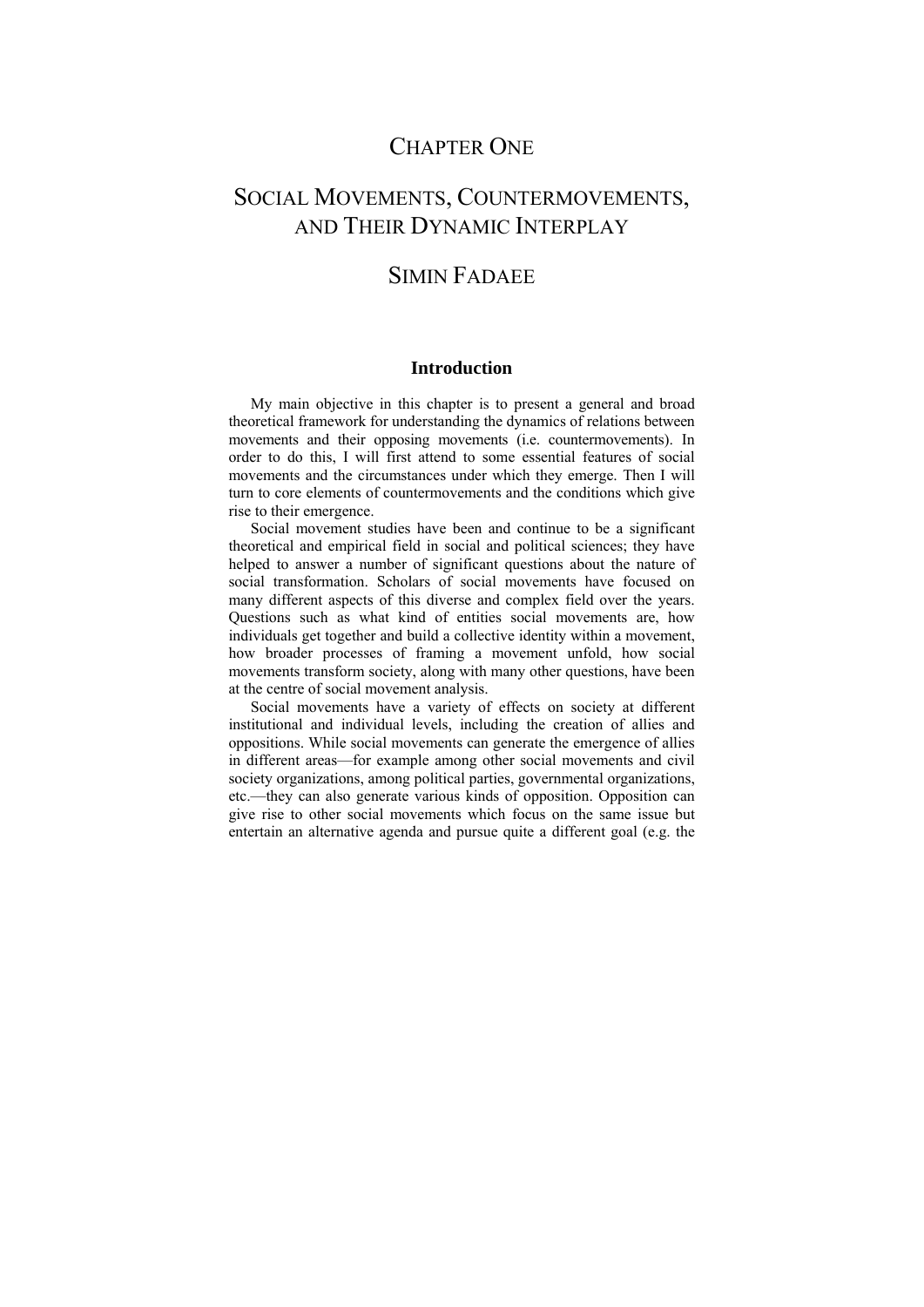abortion-rights and anti-abortion movements). Opposing movements are referred to as countermovements in this volume. They arise in reaction to "original" movements and define their goals in relation to the goals of the "other" movement. In many situations, the movement-countermovement interaction gains importance and becomes influential because intermovement dynamics play such a crucial role in processes of social and political change and transformation. It is the interaction between movements and their countermovements which occupies centre stage in this chapter.

Although the importance of countermovements in the analysis of social movements and processes of social and political change has increased over the years, scholars have paid comparatively little attention to this significant and crucial aspect of social movement studies. Single-movement analyses and cross-border comparisons have formed the bulk of movement studies, while the study of movement-countermovement interactions and their dynamics is a rather recent field. A more comprehensive analysis within social movement studies would integrate both the comparative perspective and inter-movement relations in order to better match empirical realities and translate observations into appropriate conceptual and analytical approaches.

As Dixon (2008, 477) has argued with regard to the neglected field of inter-movement analysis, "this omission is surprising given that countermovements and other non-state antagonists likewise engage in a wide range of political mobilization, take framing tasks seriously, turn to grassroots efforts, and otherwise affect the political prospects of social movement challengers". Movement-countermovement interactions thus merit some attention.

This chapter is divided into three parts. In the first section I will address two fundamental questions: What is a social movement, and how does it emerge? I will briefly illustrate how social movements differ from other types of collective action, drawing clear lines between social movements and other similar forms of collective action. I will continue by addressing related theoretical debates concerning the emergence and development of social movements. In the second section, I will address similar questions with regard to countermovements. By addressing the distinct theoretical frameworks related to the emergence and dynamics of a countermovement, my objective in this section is to point out different circumstances under which the emergence of countermovements in opposition to initial or "original" movements becomes possible. The relevant literature reveals divergent perspectives on this issue, which will be discussed. In the third section, I will show how movements and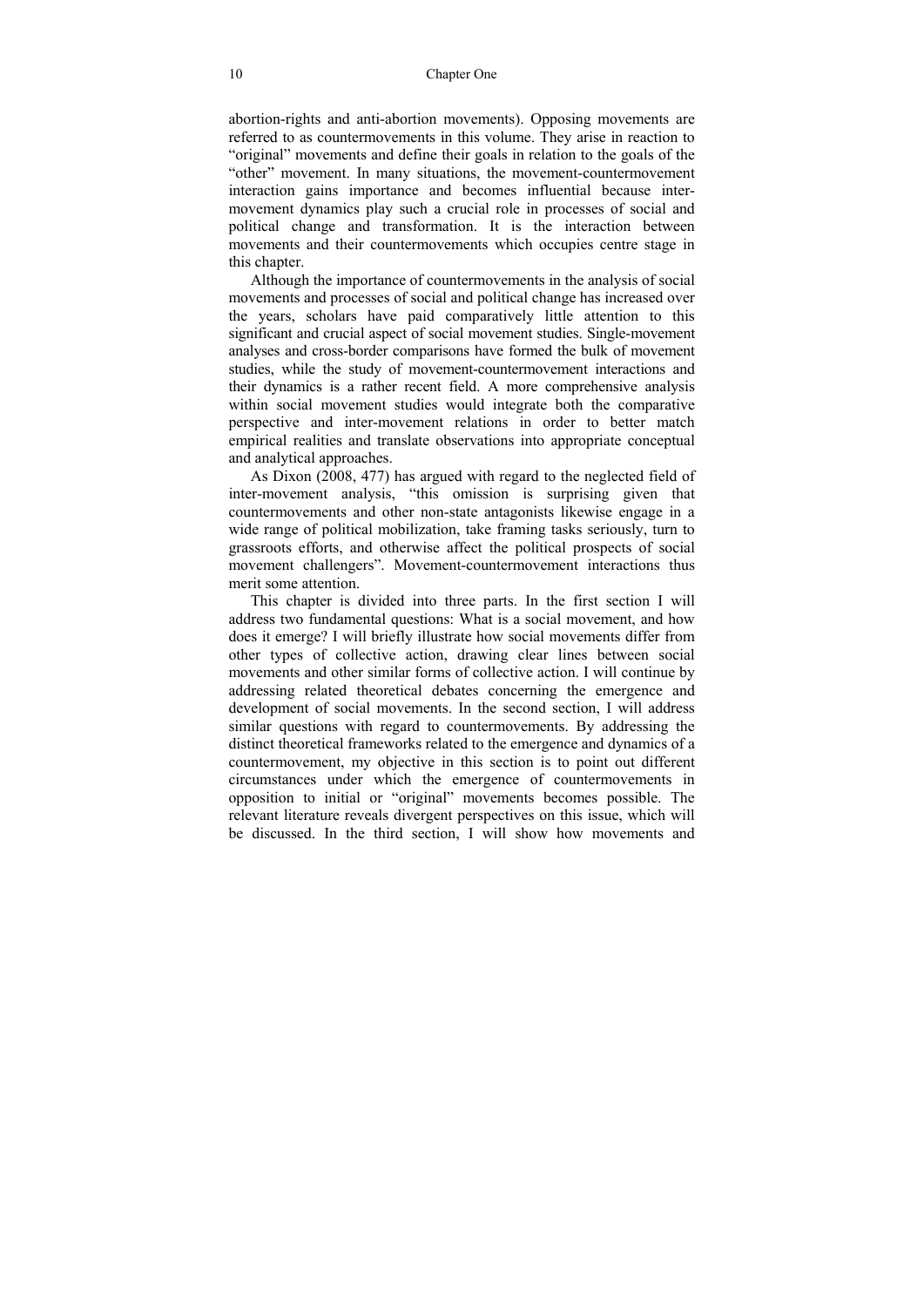countermovements interact and influence each other. Understanding the dialectics of movements and countermovements helps us realize their impact not only on each other's persistence and continuity, but also on larger processes of social transformation and change on the national, transnational and global levels.

#### **Social movements**

Scholars have been debating the definition of social movements for quite some time. Scholarly debates have centred on what social movements are and what characteristics they bear. A comprehensive definition of a social movement first needs to acknowledge that a social movement is a kind of collective behaviour. The conceptualization of collective behaviour was discussed by Neil Smelser in the early 1960s, when it had a strong connotation of deviant and abnormal behaviour. For Smelser (1962, 3), collective behaviour "refers to the behavior of two or more individuals who are acting together or collectively". As there are many different kinds of collective behaviour, in order to distinguish social movements from similar kinds of collective behaviours or collective actions, it is necessary to clarify the differences between them.

The boundaries between social movements and other forms of collective action can be clearly delineated when we try to distinguish the former from "political parties" and "interest groups". Political parties are groups of people whose rights to pursue their objectives and goals are recognized in society and are endorsed by law. Moreover, political parties in many cases opt for governmental representation. Interest groups, on the other hand, are a diverse range of organizations which build a bridge between individuals and public institutions. Their main objective is to influence public policy (Smelser and Baltes 2001). A social movement can be distinguished from a political party in that social movement activism is rarely concerned with the nomination of a person for any political position—although political parties may be linked to certain social movements. Moreover, unlike the activities of political parties, the activities of social movements are not arranged for by law. Often, they are not even recognized or acknowledged by society. Social movements can also be distinguished from interest groups by their level of organization. Interest groups are more closely organized than social movements. Compared with interest groups, it is much easier for members of social movements to join or leave. The term "membership" itself is already misleading to a certain extent, because social movements do not formally host participants as members. This renders a social movement a rather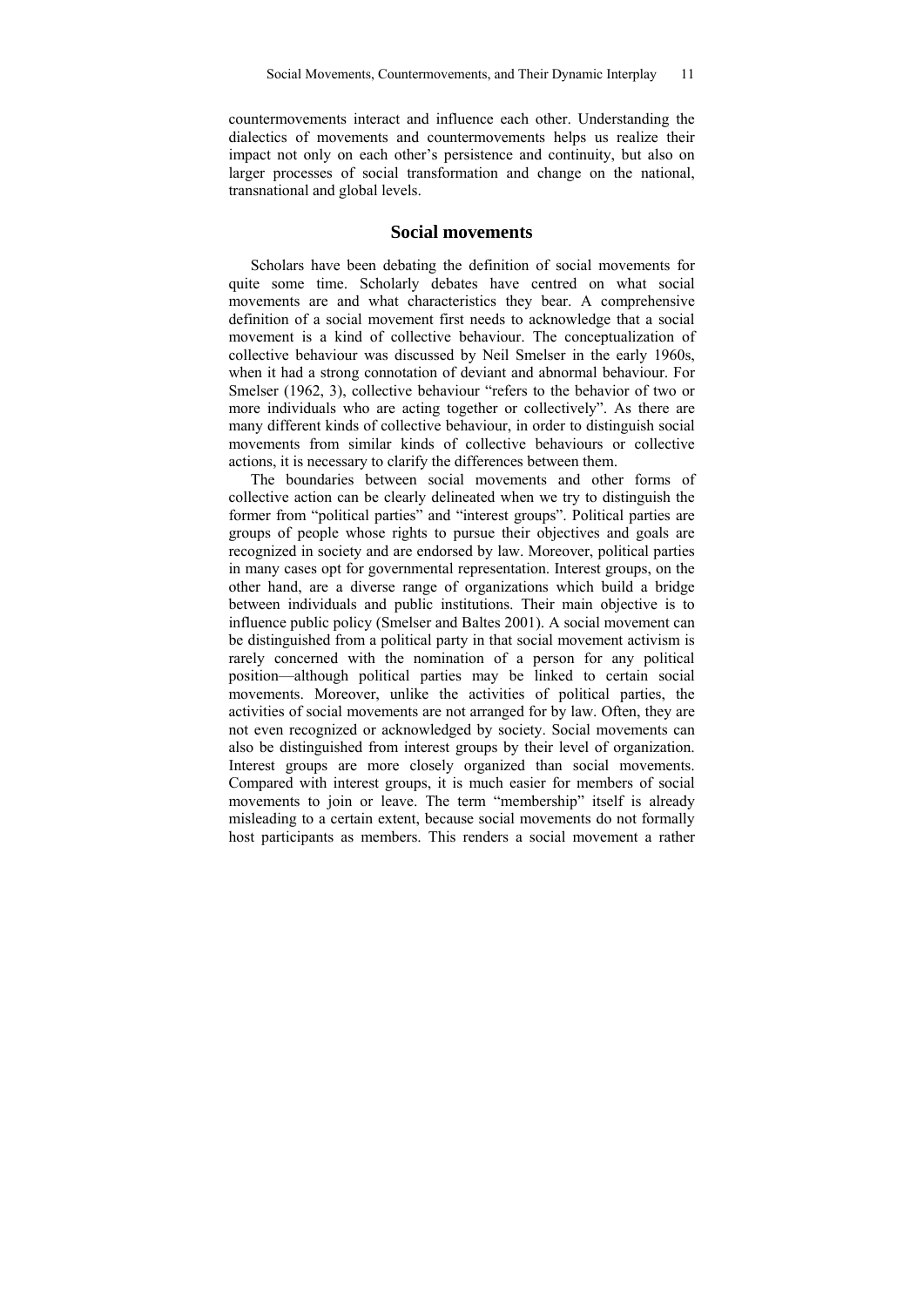fluid phenomenon in comparison with political parties or interest groups. Moreover, a social movement is not limited to a certain form of association, but instead comprises different kinds of groups, organizations, media, etc. (Smelser and Baltes 2001).

Scholars of social movements have employed different definitions over the years. Turner and Killian (1972, 246), for instance, focus on the collectivity of action, continuity, and opposition to or support for change as main factors in defining the social movement. They refer to social movements as: "a collectivity acting with some continuity to promote or resist a change in the society or group of which it is a part". For Wilson, besides the collectivity of the act and the importance of resistance to or support for change, the consciousness of actors and the actual organization of a movement also play an important role. He defines a social movement as "a conscious, collective, organized attempt to bring about or resist large-scale change in the social order by non-institutionalized means" (Wilson 1973, 8). Sidney Tarrow's definition has four elements: collective challenge, common purpose, social solidarity and sustained interaction (Tarrow 2011 [1994], 9). He proposes a definition of social movements as "collective challenges, based on common purposes and social solidarities in sustained interaction with elites, opponents and authorities" (ibid.). This comes close to Charles Tilly's (2004) definition of social movements, which takes the same direction. Tilly recognizes three major elements for a movement: campaign, social movement repertoire, and what he calls "WUNC" displays. By "campaign" he refers to "a sustained, organized public effort making collective claims on target authorities" (Tilly 2004, 3). "Social movement repertoires" refer to the "employment of combinations from among the following forms of political action: creation of special-purpose associations and coalitions, public meetings, solemn processions, vigils, rallies, demonstrations, petition drives, statements to and in public media, and pamphleteering" (Tilly 2004, 3). "WUNC" displays are "participants' concerted public representation of worthiness, unity, numbers, and commitment [WUNC] on the part of themselves and/or their constituencies" (Tilly 2004, 4).

At any rate, the scholarly definitions of a social movement include various phenomena and dimensions and are highly useful for an analysis of social movements in different contexts. However, for the purpose of our discussion, it suffices to select a few general characteristics which can serve as a working definition and basic framework for distinguishing social movements from other kinds of collective action: Social movements are systems of collective action by people who are consciously aiming for or against a particular change; furthermore, social movements follow a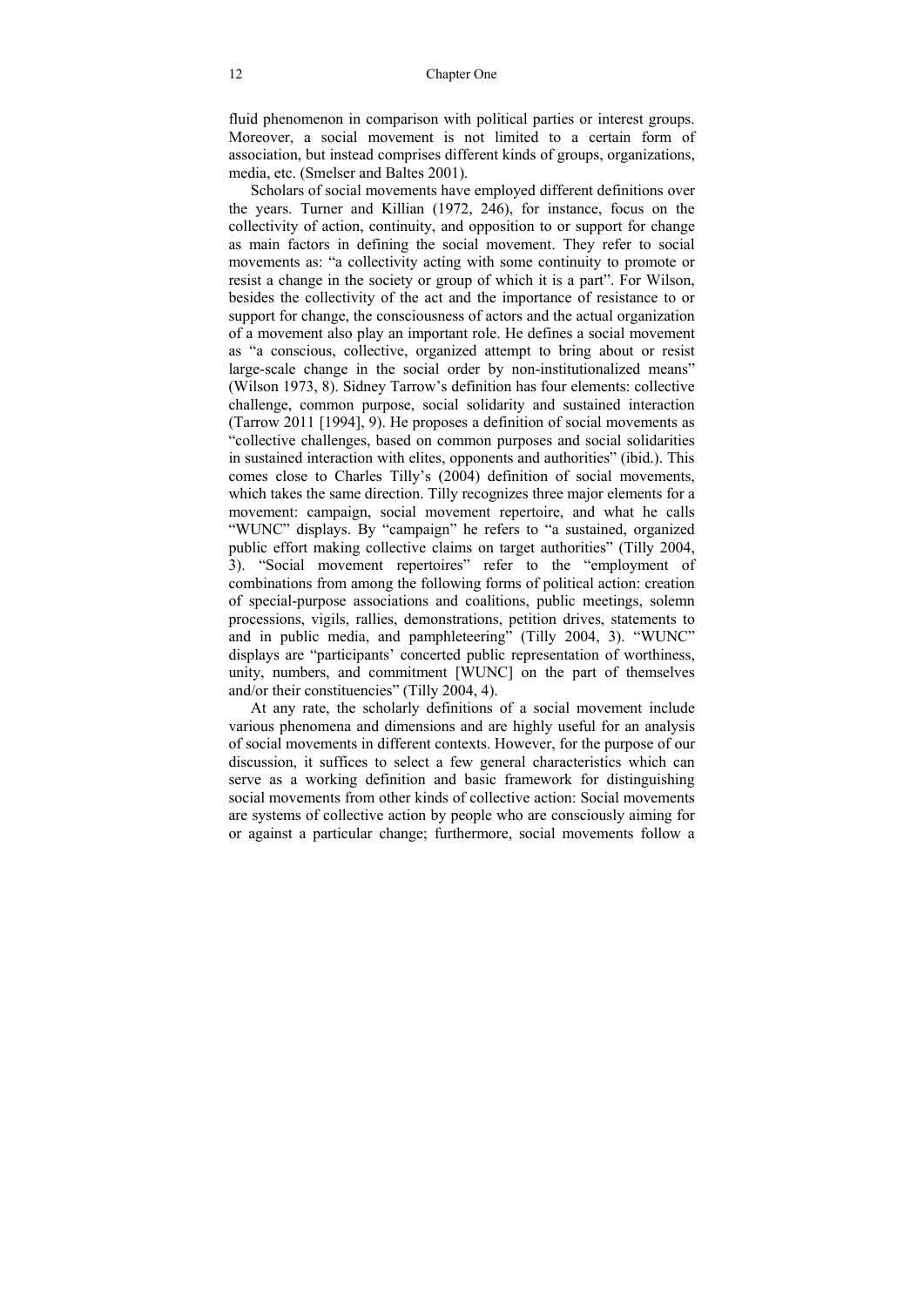certain level of organization, i.e. they are more organized than mobs or crowds, but less organized than formal and bureaucratic organizations (Fadaee 2012, 13).

#### **How does a social movement emerge?**

Although different kinds of protest have occurred throughout history, social movements (as we know them today) came into being only after the emergence of nation-states (Tilly 1984). The term was first introduced in 1850 by the German sociologist Lorenz von Stein, who referred to social movements as contentious and unitary processes which led to the selfconsciousness and power of the working class (cf. Tilly 2004, 5). In the late eighteenth and early nineteenth centuries, industrialization started to profoundly influence and transform the social, political, economic and cultural structures of Europe. In the wake of this process, many Western European societies experienced a polarization between the proletariat and bourgeoisie. The emergence of labour movements in the eighteenth and nineteenth centuries had its origin in these transformations.

The dominant analytical approach to social movements of this period was hence related to class struggle and class-oriented conceptions of the labour movement. According to Marx and Engels (1976a; 1976b), the process of industrialization would eventually bring the two major classes of society into opposition and conflict: the bourgeoisie (the owners of the means of the production, the factories and the land) and the proletariat (the working class that provides the necessary labour force for the extraction of surplus value). Within the Marxist paradigm, the conflict between labour and capital came to be seen as the basis for the emergence of social movements in general, and the labour movement in particular.

In the middle of the twentieth century, communist and fascist movements were transforming the societies of Europe. The collective behaviour paradigm emerged as sociology's response to the new political context (Eyerman and Jamison 1991). Unlike Marxist analysis, the collective behaviour approach stresses abnormalities, pathologies and deviant behaviour within society. Herbert Blumer and the abovementioned Neil Smelser were among the most influential theorists of this paradigm. Marxist analysis and the collective behaviour approach dominated the framework for the analysis of social movements up to the events of the 1960s.

The social upheavals of the late 1960s, which saw the emergence of different movements focused on issues of women's rights, black rights, gay rights, environmental protection, etc., mostly in Europe and the USA,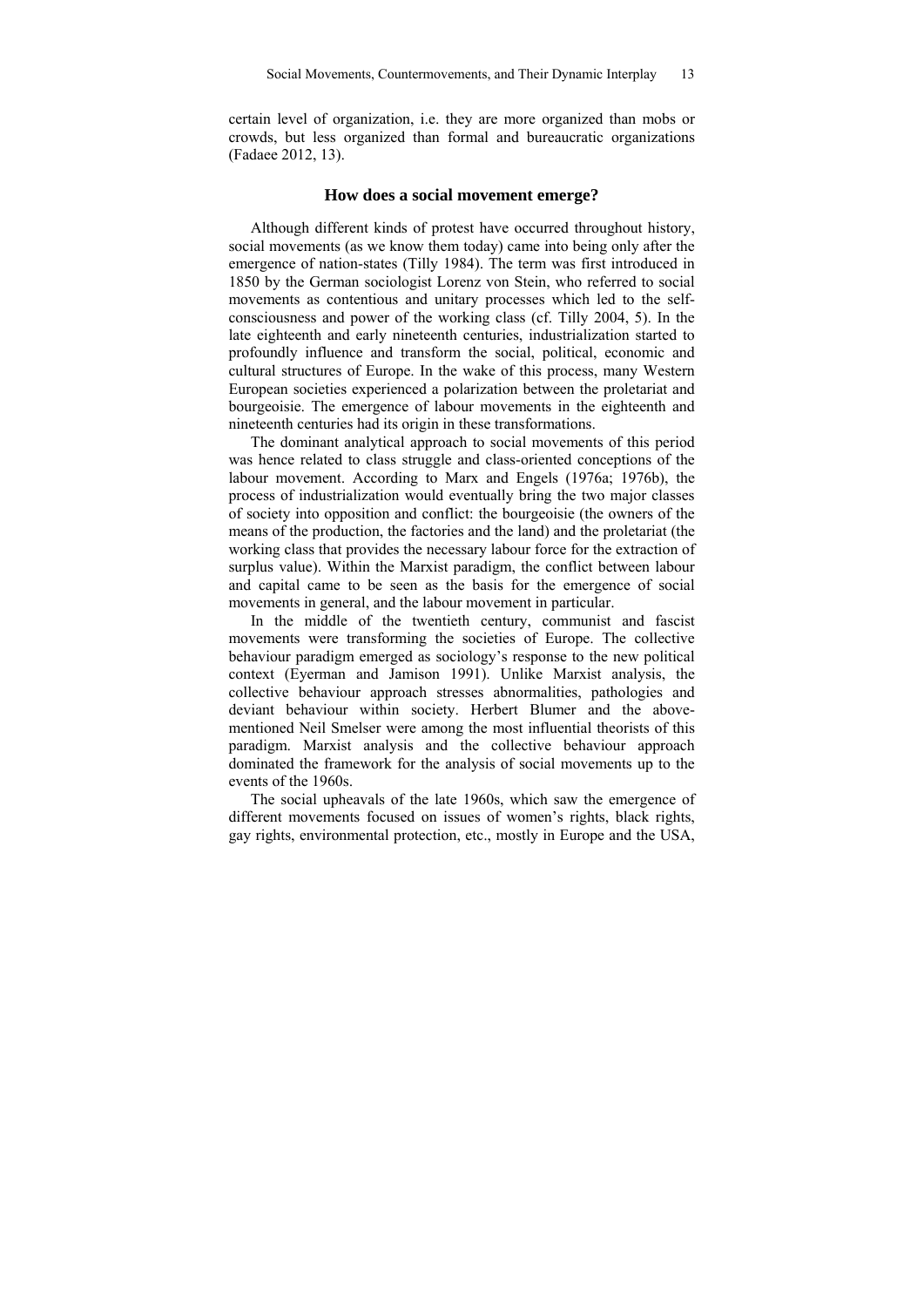sparked two new trends in the study of social movements. Resource mobilization theory emphasized the importance of the availability of material and immaterial resources for social movement activists. It replaced the collective behaviour approach in the United States. Unlike the collective behaviour approach, which views social movements as deviant phenomena, resource mobilization theory says that social movements are formed by rational social actors. In this approach, the origins of social movements are linked to the existence of grievances in a society. However, it is the availability of resources and opportunities for shaping a social movement (for instance money, supporters, attention of media, alliances with the elite) which counts as the most important factor in social movement mobilization. As McCarthy and Zald (1977, 1215) argue, "we want to move from a strong assumption about the centrality of deprivation and grievances to a weak one, which makes them a component, indeed, sometimes a secondary component in the generation of social movements". This means that in situations where people experience discontent in society and develop a collective consciousness about their discontent, it requires the effective organization of resources to make people's involvement in a social movement possible. The mere existence of grievances and frustration in a given society (and even the collective consciousness of it) does not automatically lead to the mobilization of people and the forming of a social movement. A variant of this approach became known as political opportunity theory (also known as political opportunity structure or political process theory), which analyses social movements with reference to the political opportunities available to them. It refers to resources which are external to the group (Tarrow 2011 [1994], 33). The underlying hypothesis behind this theory is that political opportunities which might allow for the mobilization of social movements are an essential component of movement formation. These political opportunities can vary from the existence of a relatively less repressed situation to the emergence of increased pluralism and stronger participatory institutions. A "window of opportunity" expands the general prospects for the mobilization of social movements. Hence, the presence or absence of specific political opportunities can influence the actions of activists and have repercussions on the success or failure of social movements. However, one must bear in mind that the political opportunities are not only dependent on political structures, but also on the social setting and the cultural environment of a society. Mayer Zald, John D. McCarthy, Sidney G. Tarrow and Charles Tilly are major proponents of this approach.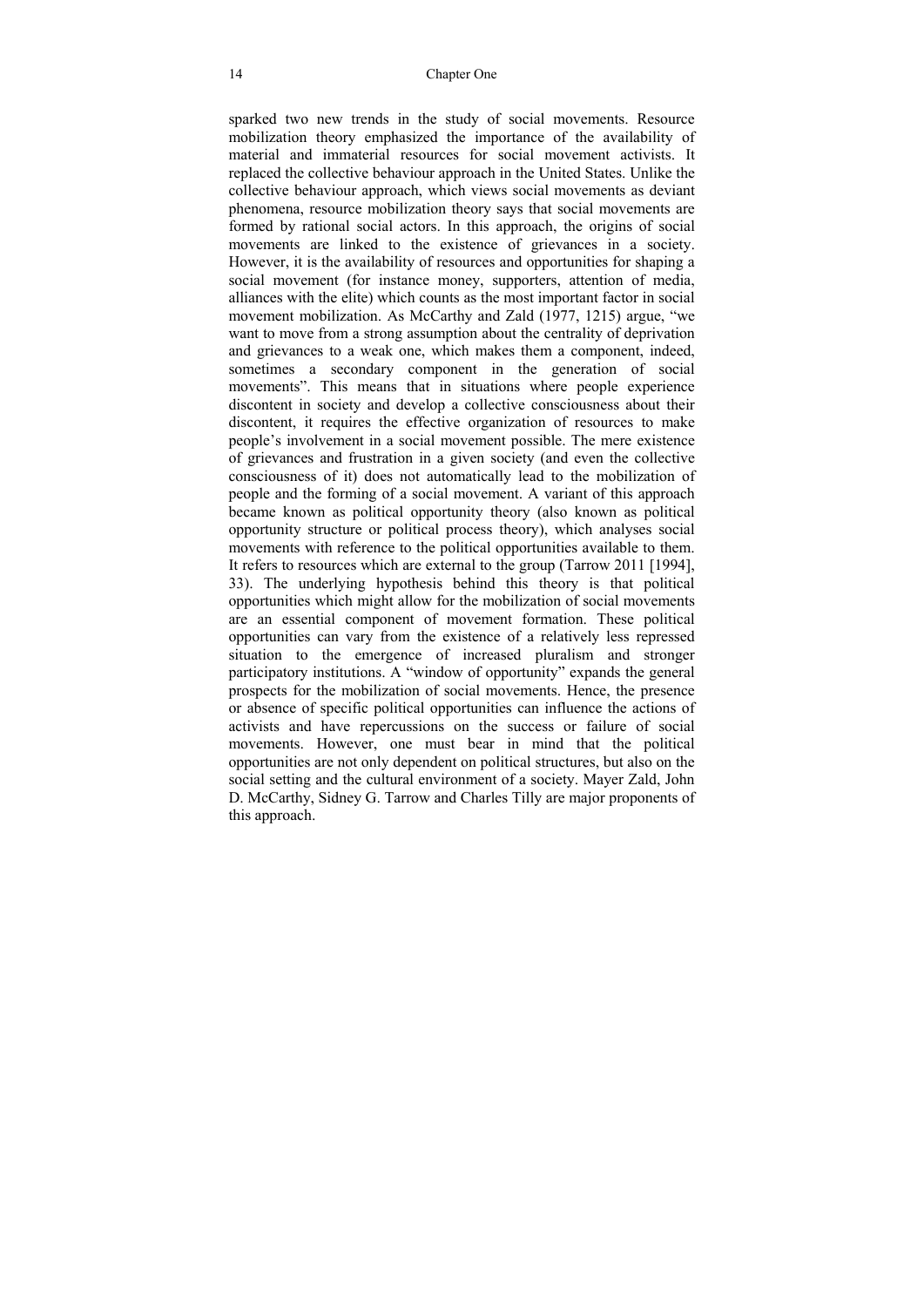Another influential framework which was developed by the theorists of social movement alongside resource mobilization theory and political opportunity structure was framing theory. According to the framing approach, social movements are not only carriers of ideologies and beliefs that emerge automatically, but movement activists are themselves agents who are actively engaged in the construction of meanings for the movement (Snow and Benford 1988). The focus is therefore on the creation of shared beliefs, and on the importance of agency in shaping the activities of the movement's organizations and activists.

All the approaches mentioned thus far (resource mobilization, political opportunity structures and framing) originated in the United States of America and were mainly discussed by "Western" scholars with an Anglo-Saxon background. The empirical cases that served the formulation of such theories were also taken from this part of the world. Later, other regions such as Europe contributed to the discourse on social movements by presenting varying approaches which were, not surprisingly, based primarily on empirical case studies of European countries. Similarities could still be found—in the rise of the second women's movement, peace movements (e.g. anti-Vietnam-war movements), or the student movements of the late 1960s.

In Europe, the new social movement theory was introduced to provide a framework for explaining the social upheavals of the 1960s. The major assumption of this theory rested on the fact that there is a clear distinction between the movements which emerged after the 1960s and the previous ones. The post-1960s movements were referred to as "new" in contrast to "old" movements such as the "classical" labour and union movements. It was argued that the movements which emerged (mostly) in Europe and North America around the issues of women's rights, gay rights, civil rights, the environment, etc., were fundamentally different from previous movements which had been mostly centred on labour issues and production relations. According to the proponents of the new social movement theory, the essence of the old labour movements was linked to the structures of industrial societies and economies. In the same manner, the emergence of the "new" social movements was linked to a shift from industrial to post-industrial society. In other words, it was the structural changes towards a new type of society (a post-industrial one) which could generate new demands and therefore, new types of social movements. Scholars believed that the new movements of the 60s and 70s were not focused on economic and material issues, which had been the rallying point of the labour movement for many years. Rather, the "new" movements were geared towards recognition of individual rights and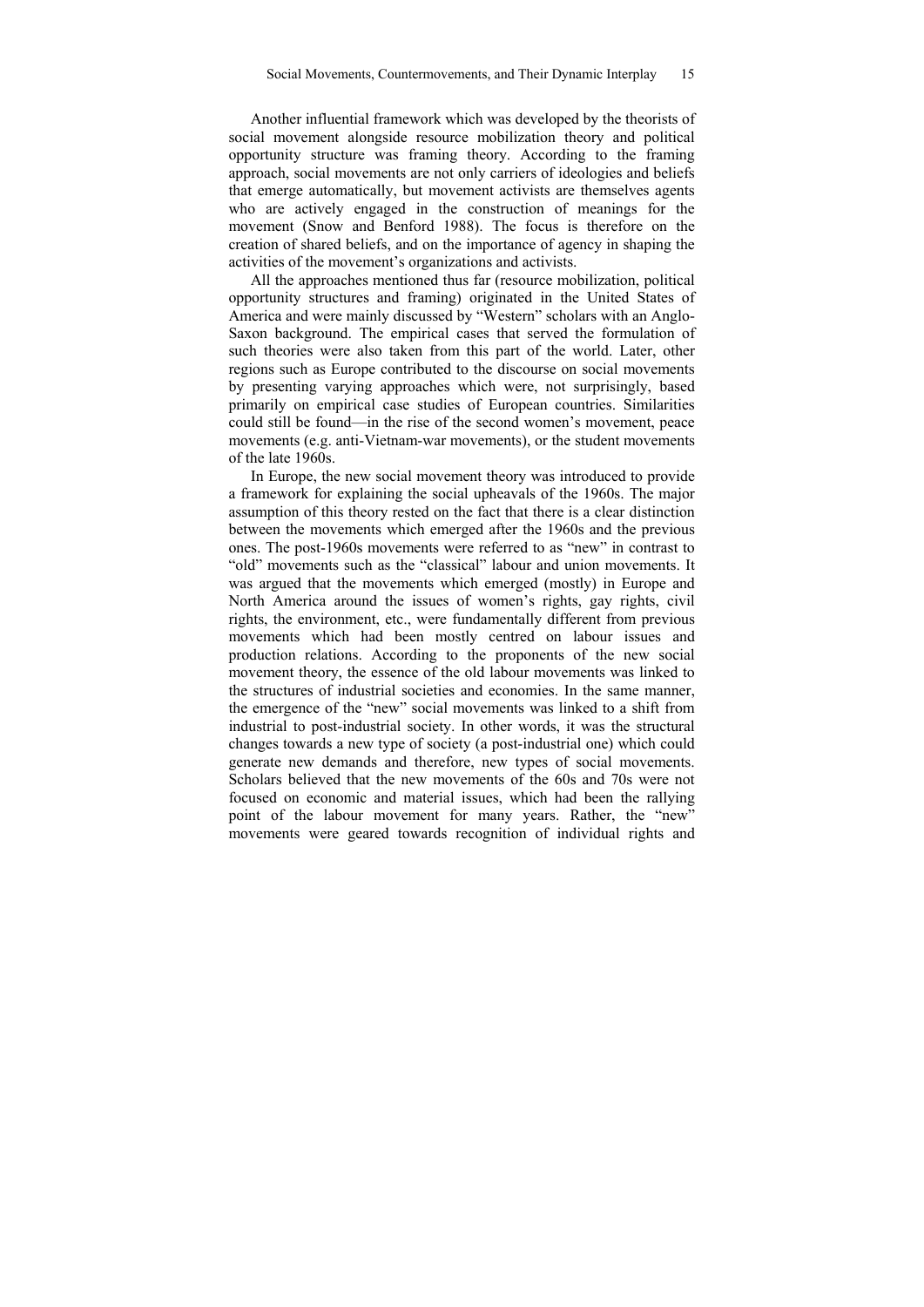identities (e.g. women's rights, equality for homosexuals, equal opportunities regardless of sex, race or religion).

Furthermore, these movements were multiple in issue orientation and composition, as the monolithic class struggle of modernity gave way to the multiplicity of postmodernity's identity struggles. The analytical framework for the study of these movements shifted accordingly, i.e. from a framework oriented around class and social structure to a focus on "rights" and "quality of life". There emerged a new generation of social movement scholars who argued that the labour movement had lost its relevance. Hence, new social movements started to be regarded as successors of the labour movement. The new movements' objectives and goals were seen in harmony with the new postindustrial society. Among the most important contributors to this field are Alain Tourain, Jürgen Habermas and Alberto Melluci.

The theoretical and discursive currents of social movement analysis developed a complementary relationship over the years. The importance of acknowledging collective identities and moral principles (new social movement theory) and the importance of the availability of resources and opportunities (resource mobilization and political opportunities theory) have remained at the centre of many academic discussions surrounding social movements.

However, in the latter part of the twentieth century, with the growth of transnational movements, the trend of movement activity beyond nationstate borders and the transnational dimensions of social movements started to be taken into account. Expansion of this complex set of movements as a result of the acceleration of global integration processes went hand in hand with the emergence of transnational social movement organizations (TSMOs), international nongovernmental organizations (INGOs) and transnational networks. Hence, social movement research started to engage with the ways transnational processes shape transnational mobilizations.

Moreover, with the emergence of a new wave of social movements over the past few years—from the *indignados* movement in Spain, antiausterity movements across Europe, student movements in Chile, the Arab Spring in North Africa and the Middle East, and the Occupy movements worldwide—scholars have started challenging the existing paradigms of social movement theory, calling for new theories of social movements (see Fadaee and Schindler 2014).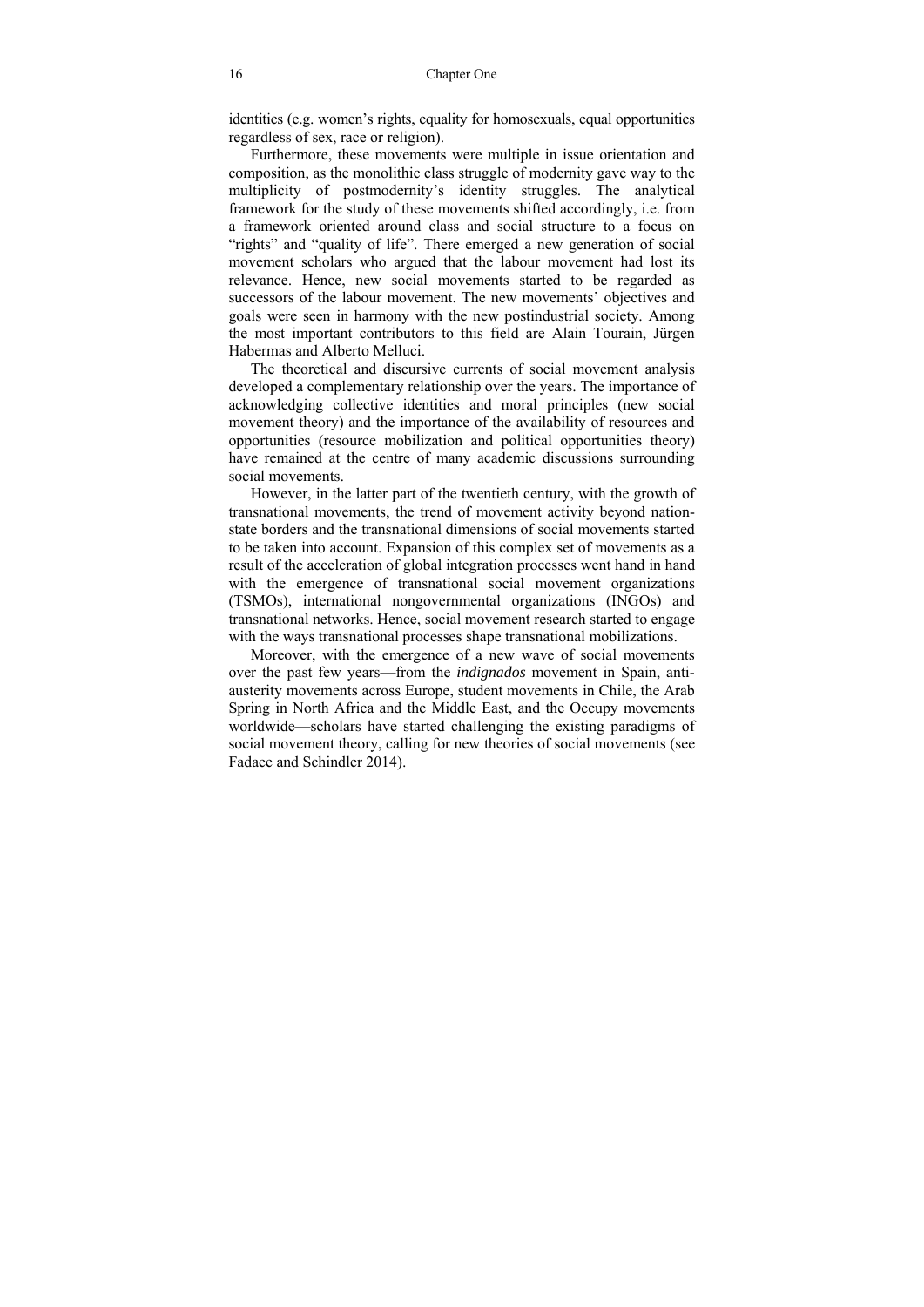#### **Countermovements**

The concept of countermovement started to gain academic attention in the aftermath of the emergence of a series of movements in (mostly) Europe and the US in the 1960s, which had addressed issues of women's rights, civil rights, gay rights, environment, etc. It became apparent for scholars of social movements that those opposed to the movements of the 1960s had not kept silent in the background, but had also been organizing themselves in the form of social movements—thereby employing strategies, frameworks and mobilizing tools that were very similar to those of the initial "60s movements". However, it took some years for scholars to recognize these movements in relation to the original movements to which they were opposed. Prior to this shift, these countermovements were viewed as independent movements. Their relationship to (and sometimes dependence on) an original movement was registered on a phenomenological level, but was not conceptualized from a perspective of reciprocity and mutual influence (Meyer and Staggenborg 1996, 1632; Lo 1982; Zald and Useem 1987). Yet empirical examples like the anti-abortion movement (which came about in response to an increasingly popular abortion-rights movement) made it difficult to neglect the dynamics and interrelationships between opposing movements.

Although the phenomenon of countermovements is a commonly acknowledged issue in scholarly discussion, different definitions of a countermovement have been presented. For Mottl (1980, 620) and Zald (1979), countermovements are movements which oppose social change rather than another social movement. In other words, countermovements form to resist and defy change but they do not necessarily subscribe to the label of a movement that opposes an already existing one. Meyer and Staggenborg (1996, 1631) have referred to countermovements as movements whose claims are contrary to those of an original movement. In the present article, a more comprehensive definition is being adopted where a countermovement is defined as a social movement which is mobilized against another social movement (Turner and Killian 1972, 317; Lo 1982, 118). In this definition, countermovements can be for or against change. They do not necessarily utter contradictory claims to those of the original movement, but they nonetheless pursue goals and objectives that are not compatible with those of the original movement. A case in point is the polarization that exists between two movements in Germany. In this example, a fascist-inspired right-wing political movement is pursuing the implementation of strongly nationalist policies which are meant to rid society of ethnic and racial pluralism. In recent years, activists of this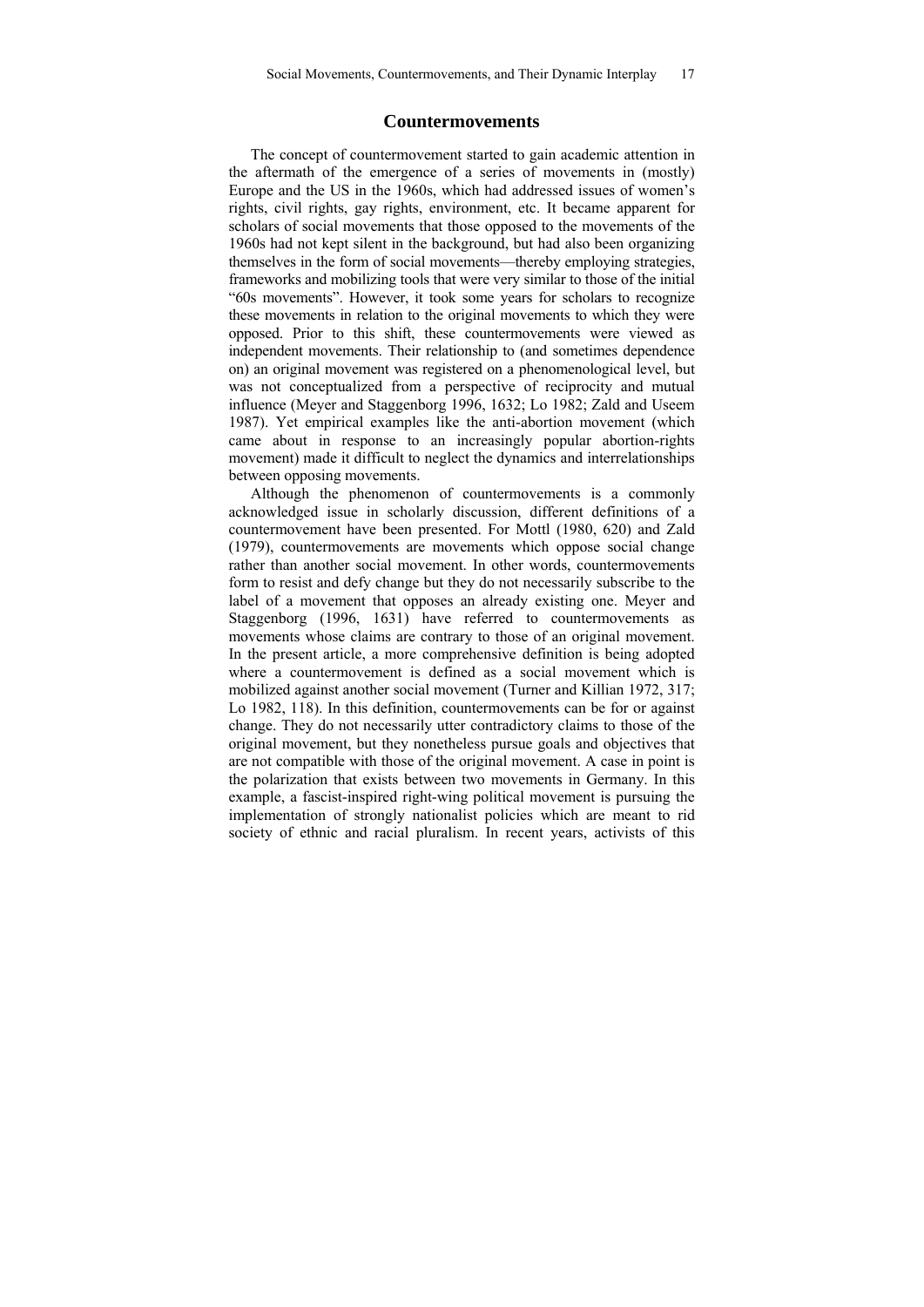movement have emerged in reaction to an increasingly strong movement advocating tolerance and the promotion of multicultural integration. While the multicultural set-up of a society such as Germany is an effect of global migration, European integration and the opening of labour markets, its infrastructure for accommodating immigrants has not always kept up with the reality on the ground. The oftentimes bitter situation of migrants in Germany led to the formation of support groups and advocacy networks offering legal aid and other assistance to those in need. These groups and networks have become influential lobbyists for tolerance, integration, and affirmative action—and thus suspect for those who prefer to protect national borders from being crossed by "non-nationals" and subscribe to an extremely racist ideology.

Although countermovements oppose the respective "other" movement, their framing tactics and terminology can be quite similar to those of the original movement (Turner and Killian 1972, 319; Meyer and Staggenborg 1996). An illustrative example of this is when each movement claims to respect women's rights. Whereas feminist movements associate this principle with gender equality in all spheres, other movements may argue that respect for women's rights is ultimately connected to the principle of protecting women—which may include "protecting" women from appearing in public or working outside the home. Hence, the interaction between the movement and the countermovement may lead to some level of similarity in the framing of goals and values (Lo 1982, 119).

For the conceptualization of the countermovement, it is important to bear in mind that movements and countermovements both display the characteristics of social movements, i.e. they should fit the definition of a social movement (as discussed in the previous section). Sporadic collective actions against a movement do not qualify as a social movement. Protests, spontaneous crowds, mobs and other forms of collective action which might emerge in opposition to a social movement do not provide an example of a countermovement.

#### **How does a countermovement emerge?**

The emergence of countermovements is subject to different factors. Meyer and Staggenborg (1996, 1635) suggest three conditions for the emergence of countermovements: if the original movement shows signs of success; if the goals of the original movement threaten the interests of a group or groups of people; and if political allies are available to facilitate the organization of oppositional mobilization. Furthermore, they emphasize that "the likelihood that opposition to a movement will take the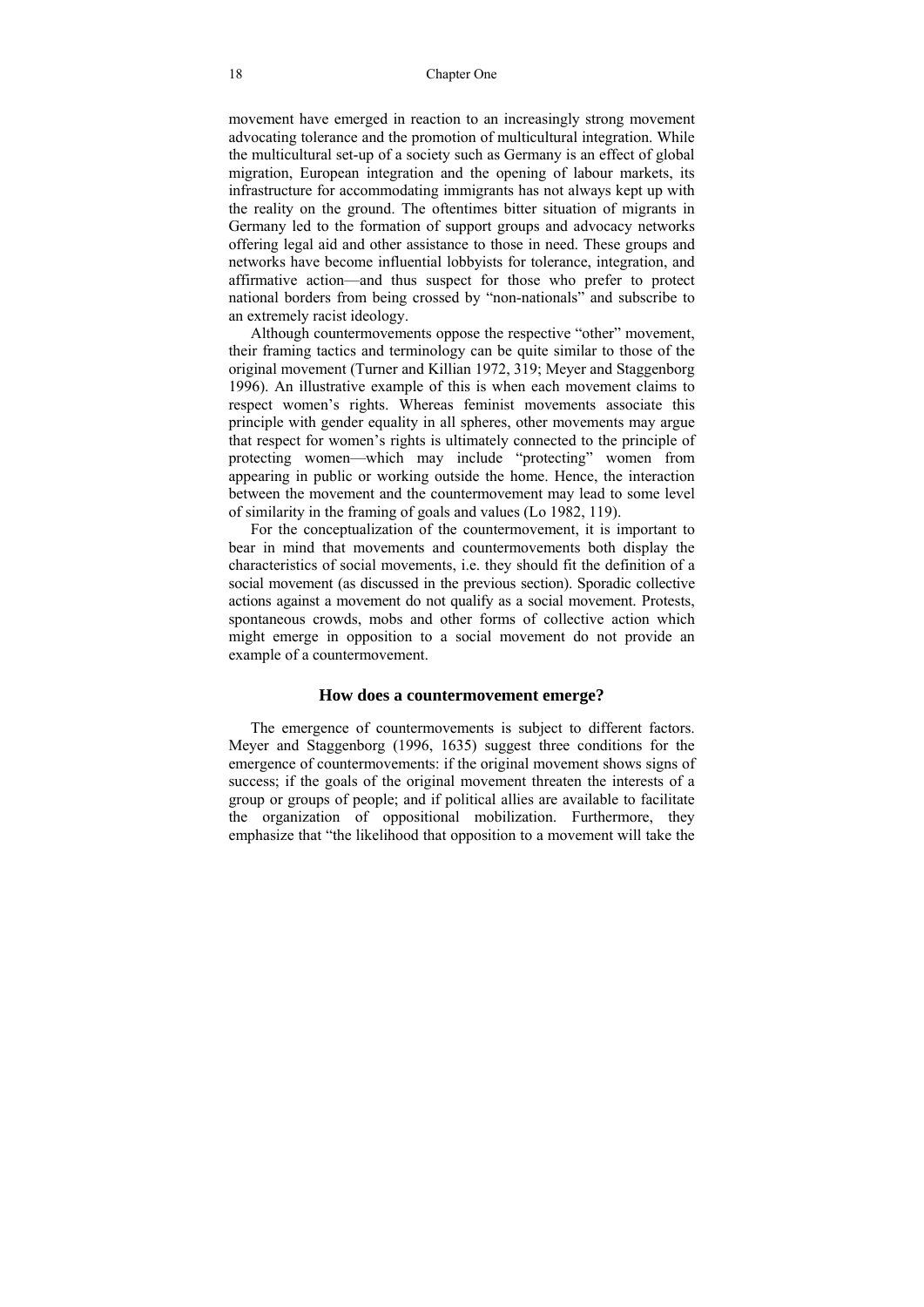form of a sustained countermovement is directly related to the opposition's ability to portray the conflict as one that entails larger value cleavages in society" (Meyer and Staggenborg 1996, 1639). Zald and Useem propose similar prerequisites for the emergence of countermovements:

Movements of any visibility and impact create the conditions for the mobilization of counter movements. By advocating change, by attacking the established interests, by mobilizing symbols and raising costs to others, they create grievances and political opportunities for organizational entrepreneurs to define counter movement goals and issues. Movements also have a "demonstration effect" for political counter movements, showing that collective action can affect (or resist) change in particular aspects of society. (Zald and Useem 1987, 247-48)

Likewise, Turner and Killian (1972, 317-8) cite the presence of any interest group that is being threatened by the original movement as a primary trigger for the emergence of a countermovement. They emphasize that the perceived strength of an initial movement can instigate a countermovement. The possibility of countermovements emerging in contexts where the original movement addresses widely recognized issues in society is much higher. For instance, the abortion-rights movement gave rise to an anti-abortion movement primarily because abortion is an issue that had become widely recognized in many societies of the world, being variously framed by policy recommendations for family planning, poverty reduction or reproductive health (to name but a few). Debates concerning its legalization or criminalization are still part of national discourses today, touching upon medical, ethical and religious aspects alike.

"Unsuccessful" movements are not very likely to trigger any organized kind of opposition. If a given movement appears unlikely to reach its objectives, the chances of being challenged by a countermovement are low simply because it does not pose a threat to those in disagreement with its aims and aspirations. Political opportunity structures can play a decisive role in this context. Managing to raise public attention to certain demands and issues, gaining access to media (especially positive media coverage), and getting an issue onto the agenda of parliamentary debate, for instance, are indicators for the potential success of a movement. This suffices to put opponents on alert. If the given movement is perceived to threaten the dominant values of a group or of society in general, then the formation of an influential countermovement gains high probability.

However, as Whittier (2004) has succinctly argued, countermovements are not simply spin-offs of their opponents. "They emerge not because they are supported by the other movement's organizational infrastructure,